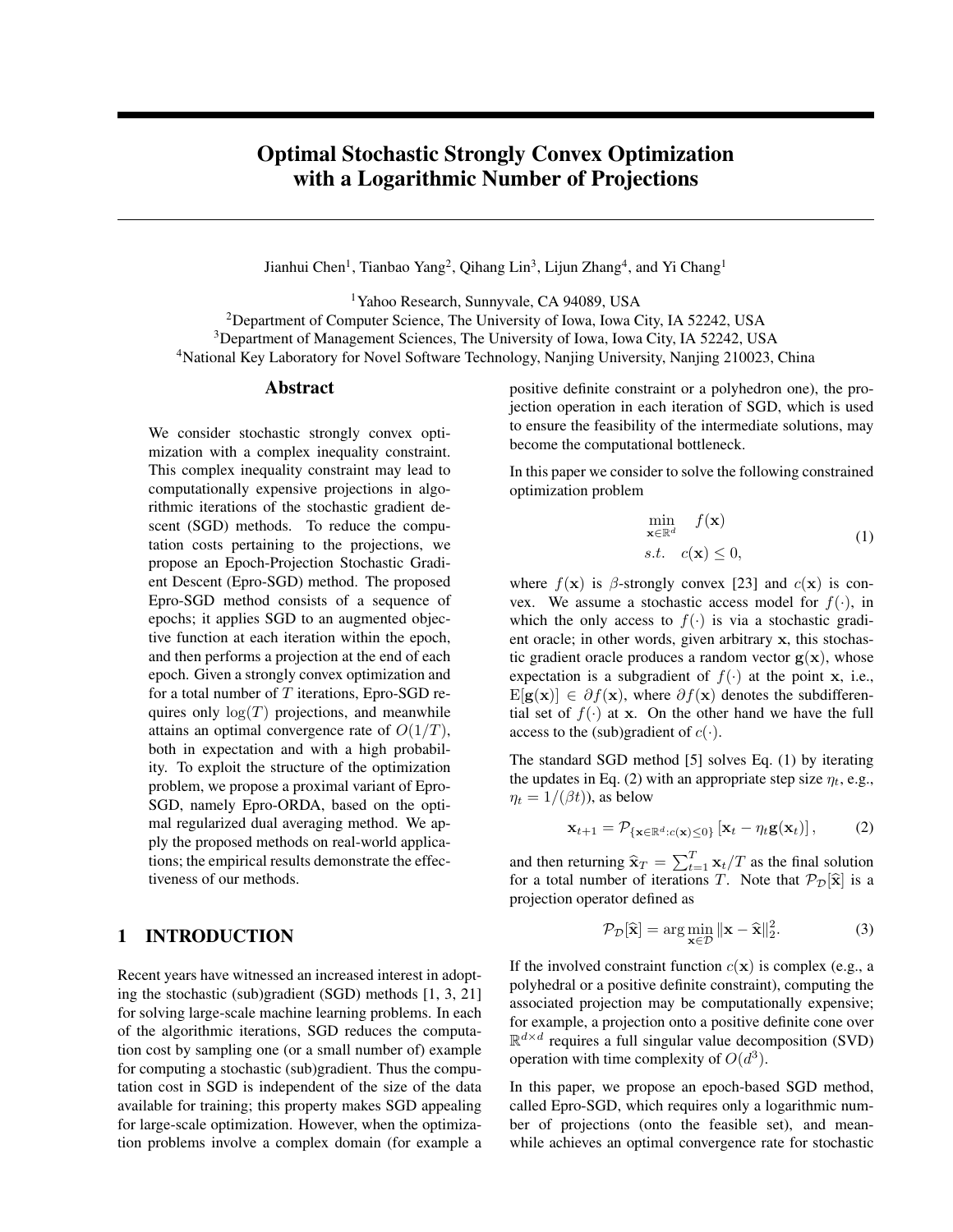strongly convex optimization. Specifically, the proposed Epro-SGD method consists of a sequence of epochs; within each of the epochs, the standard SGD is applied to optimize a composite objective function augmented by the complex constraint function, hence avoiding the expensive projections steps; at the end of every epoch, a projection operation is performed to ensure the feasibility of the intermediate solution. Our analysis shows that given a strongly convex optimization and for a total number of  $T$  iterations, Epro-SGD requires only  $log(T)$  projections, and meanwhile achieves an optimal rate of convergence at  $O(1/T)$ , both in expectation and with a high probability.

To exploit the structure (for example the sparisty) of the optimization problem, we propose a proximal variant of the Epro-SGD method, namely Epro-ORDA, which utilizes an existing optimal dual averaging method to solve the involved proximal mapping. Our analysis shows that Epro-ORDA similarly requires only a logarithmic number of projections while enjoys an optimal rate of convergence.

For illustration we apply the proposed Epro-SGD methods on two real-world applications, i.e., the constrained Lasso formulation and the large margin nearest neighbor (LMNN) classification. Our experimental results demonstrate the efficiency of the proposed methods, in comparison to the existing methods.

## 2 RELATED WORK

The present work is inspired from the break-through work in [20], which proposed two novel one-projection-based stochastic gradient descent (OneProj) methods for stochastic convex optimizations. Specifically the first OneProj method was developed for general convex optimization; it introduces a regularized Lagrangian function as

$$
L(\mathbf{x}, \lambda) = f(\mathbf{x}) + \lambda c(\mathbf{x}) - \frac{\gamma}{2} \lambda^2, \quad \lambda \ge 0,
$$

then applies SGD to the convex-concave problem  $\min_{\mathbf{x} \in \mathcal{B}} \max_{\lambda \geq 0} L(\mathbf{x}, \lambda)$ , and finally performs only one projection at the end of all iterations, where  $B$  is a bounded ball subsuming  $\mathcal{F} = \{ \mathbf{x} \in \mathbb{R}^d : c(\mathbf{x}) \leq 0 \}$  as a subset.

The second OneProj method was developed for strongly convex optimization. The proposed method introduced an augmented objective function

$$
F(\mathbf{x}) = f(\mathbf{x}) + \gamma \ln\left(1 + \exp\left(\frac{\lambda c(\mathbf{x})}{\gamma}\right)\right), \quad (4)
$$

where  $\gamma$  is a parameter dependent on the total number of iterations T, and  $\lambda$  is a problem specific parameter [20]. OneProj applies SGD to the augmented objective function, specifically using a stochastic subgradient of  $f(\mathbf{x})$ and a subgradient of  $c(\mathbf{x})$ , and then performs a projection step after all iterations. For a total number  $T$  iterations, the OneProj method achieves a rate of convergence at  $O(\log T/(\beta T))$ , which is suboptimal for stochastic strongly convex optimization.

Several recent works [15, 26] propose optimal methods with optimal rates of convergence at  $O(1/T)$  for stochastic strongly convex optimization. In particular, the Epoch-SGD method [15] consists of a sequence of epochs, each of which has a geometrically decreasing step size and a geometrically increasing iteration number. This method however needs to project the intermediate solutions onto a feasible set at every algorithmic iteration; when the involved constraint is complex, the involved projection is usually computationally expensive. This limitation restricts the practical applications on large scale data analysis. Therefore we are motivated to develop an optimal stochastic algorithm for strongly convex optimization but with a constant number of projections.

Another closely related work is the logT-SGD [33] for stochastic strongly convex and smooth optimization. LogT-SGD achieves an optimal rate of convergence, while requires to perform  $O(\kappa \log_2 T)$  projections, where  $\kappa$  is the ratio of the smoothness parameter to the strong convexity parameter. There are several key differences between our proposed Epro-SGD method and logT-SGD: (i) logT-SGD and its analysis rely on both the smoothness and the strong convexity of the objective function; in contrast, Epro-SGD only assumes that the objective function is strongly convex; (ii) the number of the required projections in logT-SGD is  $O(\kappa \log_2 T)$ , where the conditional number  $\kappa$  can be very large in real applications; in contrast, Epro-SGD requires at most  $\log_2 T$  projections.

Besides reducing the number of projections in SGD, another line of research is based on the conditional gradient algorithms [7, 14, 17, 18, 32]; this type of algorithms mostly build upon the Frank-Wolfe technique [11], which eschews the projection in favor of a linear optimization step; however in general, they require the smoothness assumption in the objective function. On the other hand, [12, 16] extended Frank-Wolfe techniques to stochastic or online setting for general and strongly convex optimizations. Specifically [16] presents an online/stochastic Frank-Wolfe (OFW) algorithm with a convergence rate  $O(1/T^{1/3})$  for general convex optimization problems, which is slower than the optimal rate  $O(1/\sqrt{T})$ . [12] presents an algorithm for online strongly convex optimization with an  $O(\log T)$ regret bound, implying an  $O(\log T/T)$  convergence rate for stochastic stronlgy convex optimization. This algorithm requires the problem domain to be a polytope, instead of a convex inequality constraint used in this paper; it also hinges on an efficient local linear optimization oracle that amounts to approximately solving a linear optimization problem over an intersection of a ball and and the feasible domain; furthermore the convergence result only holds in expectation and is sub-optimal.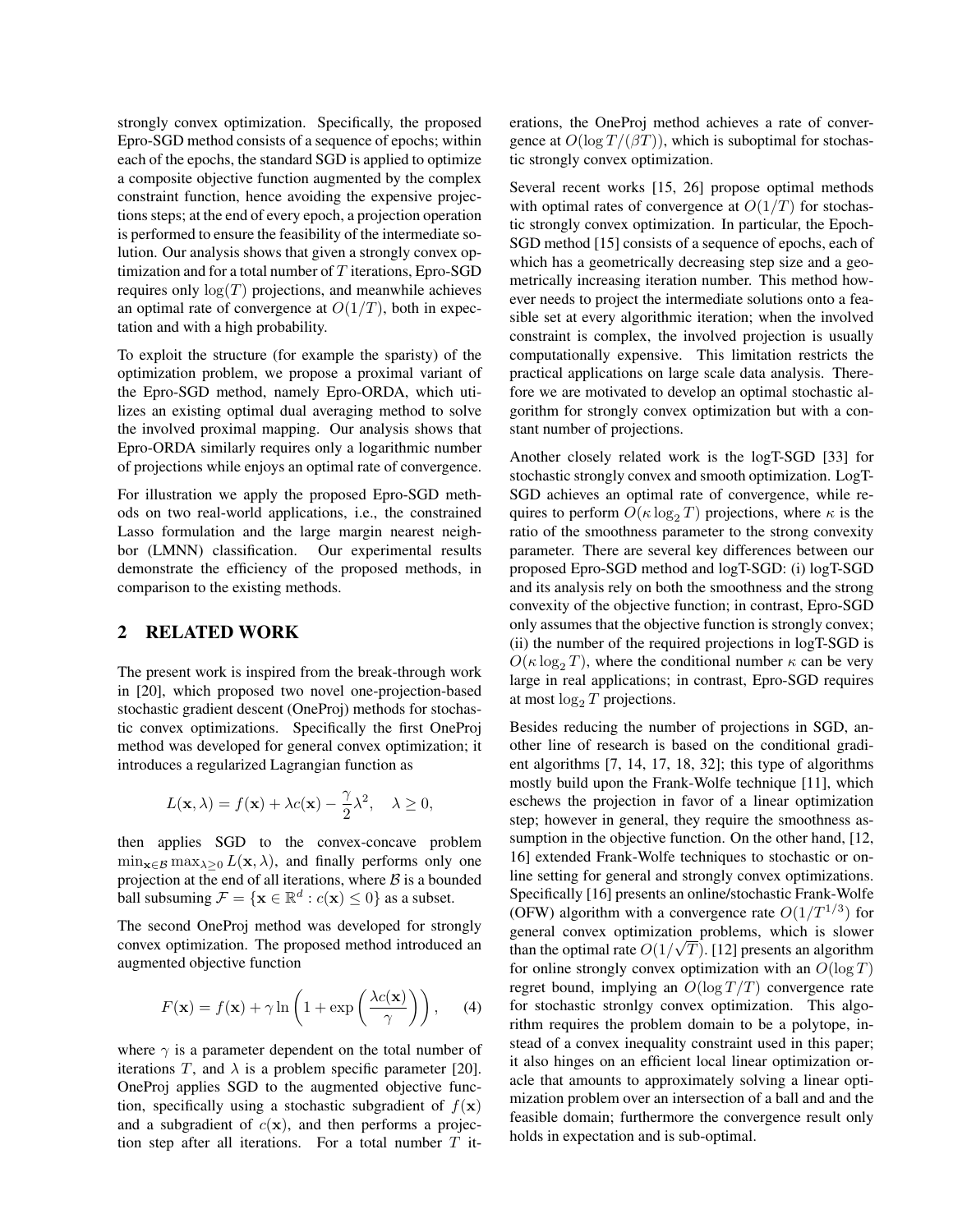## 3 EPOCH-PROJECTION SGD ALGORITHM

In this section, we present an epoch-projection SGD method, called Epro-SGD, for solving Eq. (1) and discuss its convergence result. Based on a stochastic dual averaging algorithm, we then present a proximal variant of the proposed Epro-SGD method.

#### 3.1 SETUP AND BACKGROUND

Denote the optimal solution to Eq. (1) by  $x_*$  and its domain set by  $\mathcal{D} = \{ \mathbf{x} \in \mathbb{R}^d : c(\mathbf{x}) \leq 0 \}$ . Since  $f(\mathbf{x})$  is  $\beta$ -strongly convex [23] and  $c(\mathbf{x})$  is convex, the optimization problem in Eq. (1) is strongly convex. Note that the strong convexity in  $f(\cdot)$  implies that  $f(\mathbf{x}) \ge f(\mathbf{x}_{*}) + (\beta/2) ||\mathbf{x} - \mathbf{x}_{*}||^2$  for any x. Our analysis is based on the following assumptions:

- A1. The stochastic subgradient  $g(x)$  is uniformly bounded by  $G_1$ , i.e.,  $||\mathbf{g}(\mathbf{x})||_2 \leq G_1$ .
- A2. The subgradient  $\partial c(\mathbf{x})$  is uniformly bounded by  $G_2$ , i.e.,  $\|\partial c(\mathbf{x})\|_2 \leq G_2$  for any x.
- A3. There exists a positive value  $\rho > 0$  such that

$$
\left[\min_{c(\mathbf{x})=0, \,\mathbf{v}\in\partial c(\mathbf{x}),\,\mathbf{v}\neq 0} \|\mathbf{v}\|_2\right] \ge \rho. \tag{5}
$$

Remarks Assumptions A1 and A2 respectively impose an upper bound on the stochastic subgradient of the objective function  $f(.)$  and the constraint function  $c(.)$ . Assumption A3 ensures that the projection of a point onto a feasible domain does not deviate too much from this intermediate point. Note that Assumption A1 is previously used in [15]; a condition similar to Assumption A3 is used in [20], which however simply assumes that  $\min_{c(\mathbf{x})=0} ||\nabla c(\mathbf{x})||_2 \geq \rho$ , without considering possible non-differentiability in  $c(\cdot)$ .

A key consequence of Assumption A3 is presented in the following lemma.

**Lemma 1.** For any  $\hat{\mathbf{x}}$ , let  $\tilde{\mathbf{x}} = \arg \min_{c(\mathbf{x}) \leq 0} ||\mathbf{x} - \hat{\mathbf{x}}||_2^2$ . If *Assumption A3 holds, then*

$$
\|\widehat{\mathbf{x}} - \widetilde{\mathbf{x}}\|_2 \le \frac{1}{\rho} [c(\widehat{\mathbf{x}})]_+, \quad \rho > 0,
$$
 (6)

*where*  $[s]_+$  *is a hinge operator defined as*  $[s]_+ = s$  *if*  $s \geq 0$ *, and*  $[s]_+ = 0$  *otherwise.* 

*Proof.* If  $c(\hat{\mathbf{x}}_T) \leq 0$ , we have  $\hat{\mathbf{x}} = \tilde{\mathbf{x}}$ ; the inequality in Eq. (6) trivially holds. If  $c(\hat{\mathbf{x}}_T) > 0$ , we can verify that  $c(\tilde{\mathbf{x}}_T) = 0$ , and there exists  $s \geq 0$  and  $\mathbf{v} \in \partial c(\tilde{\mathbf{x}}_T)$  such that  $\tilde{\mathbf{x}}_T - \hat{\mathbf{x}}_T + s\mathbf{v} = 0$  (using duality theory). It follows that  $\hat{\mathbf{x}}_T - \tilde{\mathbf{x}}_T = s\mathbf{v}$  ( $\mathbf{v} \neq 0$ ), and thus  $\hat{\mathbf{x}}_T - \tilde{\mathbf{x}}_T$  is the same direction as v. It follows that

$$
c(\widehat{\mathbf{x}}_T) = c(\widehat{\mathbf{x}}_T) - c(\widetilde{\mathbf{x}}_T) \geq (\widehat{\mathbf{x}}_T - \widetilde{\mathbf{x}}_T)^{\top} \mathbf{v}
$$
  
=  $\|\mathbf{v}\|_2 \|\widehat{\mathbf{x}}_T - \widetilde{\mathbf{x}}_T\|_2 \geq \rho \|\widehat{\mathbf{x}}_T - \widetilde{\mathbf{x}}_T\|_2$ ,

where the last inequality uses Assumption A3. This completes the proof of this lemma.  $\Box$ 

The result in Lemma 1 is closely related to *the polyhedral error bound condition* [13, 31]; this condition shows that the distance of a point to the optimal set of a convex optimization problem whose epigraph is a polyhedron is bounded by the distance of the objective value at this point to the optimal objective value scaled by a constant. For illustration, we consider the optimization problem

$$
\min_{\mathbf{x} \in \mathbb{R}^d} [c(\mathbf{x})]_+
$$

with an optimal set as  $\{x \in \mathbb{R}^d : c(x) \le 0\}$ . If  $c(\hat{x}) > 0$ ,  $\tilde{x} =$  arg min set  $\|\tilde{x}\| \le \hat{x}\|_2^2$  is the closest point in the  $\tilde{\mathbf{x}} = \arg \min_{c(\mathbf{x}) \leq 0} \|\mathbf{x} - \hat{\mathbf{x}}\|_2^2$  is the closest point in the continual set to  $\hat{\mathbf{x}}$ . Therefore, by the nobleaded arror bound optimal set to  $\hat{\mathbf{x}}$ . Therefore, by *the polyhedral error bound condition* of a polyhedral convex optimization, if  $c(\mathbf{x})$  is a polyhedral function, there exists a  $\rho > 0$  such that

$$
\|\widehat{\mathbf{x}} - \widetilde{\mathbf{x}}\|_2 \le \frac{1}{\rho} \left( [c(\widehat{\mathbf{x}})]_+ - \min_{\mathbf{x}} [c(\mathbf{x})]_+ \right) = \frac{1}{\rho} [c(\widehat{\mathbf{x}})]_+.
$$

Below we present three examples in which Assumption A3 or Lemma 1 is satisfied. Example 1: an affine function  $c(\mathbf{x}) = \mathbf{c}^\top \mathbf{x} - b$  with  $\rho = ||\mathbf{c}||_2$ . Example 2: the  $\ell_1$  norm constraint  $\|\mathbf{x}\|_1 \leq B$  where  $\rho =$  $\min_{\mathbf{x}: \|\mathbf{x}\|_1=B} \|\partial \|\mathbf{x}\|_1\|_2 \geq 1$ . Example 3: the maximum of a finite number of affine functions  $c(\mathbf{x})$  =  $\max_{1 \leq i \leq m} \mathbf{c}_i^{\top} \mathbf{x} - b_i$  satisfying Lemma 1 as well as the polyhedral error bound condition [31].

#### 3.2 MAIN ALGORITHM

To solve Eq. (1) (using Epro-SGD), we introduce an augmented objective function by incorporating the constraint function as

$$
F(\mathbf{x}) = f(\mathbf{x}) + \lambda [c(\mathbf{x})]_+.
$$
 (7)

It is worth noting that the augmented function in Eq. (7) does not have any iteration-dependent parameter, for example the parameter  $\gamma$  in Eq. (4).  $\lambda$  is a prescribed parameter satisfying  $\lambda > G_1/\rho$ , as illustrated in Lemma 2.

The details of our proposed Epro-SGD algorithm is presented in Algorithm 1. Similar to Epoch-SGD [15], Epro-SGD consists of a sequence of epochs, each of which has a geometrically decreasing step size and a geometrically increasing iteration number (Line 9 in Algorithm 1). The updates in every intra-epoch (Line 5 - 6) are standard SGD steps applied to the augmented objective function  $F(\mathbf{x})$ with  $\mathbf{x} = \mathbf{x}_t^k$ . Epro-SGD is different from Epoch-SGD in that the former computes a projection only at the end of each epoch, while the latter computes a projection at each iteration. Consequently, when the projection step is computationally expensive (e.g., projecting onto a positive definite constraint), Epro-SGD may require much less computation time than Epoch-SGD.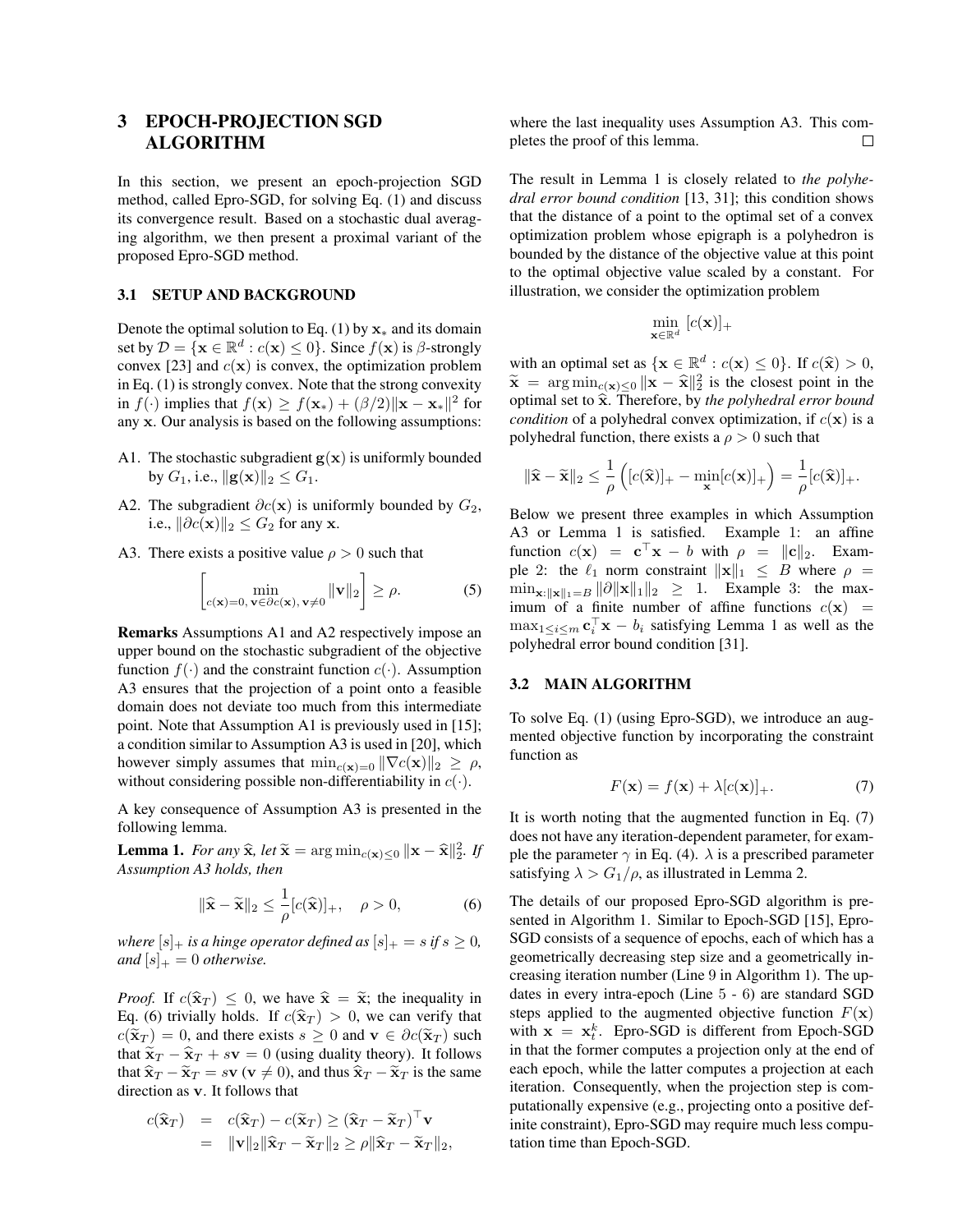#### Algorithm 1 Epoch-projection SGD (Epro-SGD)

- 1: **Input**: an initial step size  $\eta_1$ , total number of iterations T, and number of iterations in the first epoch  $T_1$ , a Lagrangian multiplier  $\lambda$  ( $\lambda > G_1/\rho$ )
- 2: **Initialization:**  $x_1^1 \in \mathcal{D}$  and  $k = 1$
- 3: while  $\sum_{i=1}^k T_i \leq T$  do
- 4: for  $t = 1, \ldots, T_k$  do
- 5: Compute a stochastic gradient  $\mathbf{g}(\mathbf{x}_t^k)$
- 6: Compute  $\mathbf{x}_{t+1}^k = \mathbf{x}_t^k \eta_k(\mathbf{g}(\mathbf{x}_t^k) + \lambda \partial [c(\mathbf{x}_t^k)]_+)$
- 7: end for
- 8: Compute  $\tilde{\mathbf{x}}_T^k = \mathcal{P}_D[\hat{\mathbf{x}}_T^k]$ , where  $\hat{\mathbf{x}}_T^k = \sum_{t=1}^{T_k} \mathbf{x}_t^k / T_k$
- 9: Update  $\mathbf{x}_1^{k+1} = \tilde{\mathbf{x}}_T^k$ ,  $T_{k+1} = 2T_k$ ,  $\eta_{k+1} = \eta_k/2$
- 10: Set  $k = k + 1$
- 11: end while

In Lemma 2, we present an important convergence analysis for the intra-epoch steps of Algorithm 1, which are key building blocks for deriving the main results in Theorem 1.

Lemma 2. *Under Assumptions A1*∼*A3, if we apply the update*  $\mathbf{x}_{t+1} = \mathbf{x}_t - \eta(\nabla f(\mathbf{x}_t; \varepsilon_t) + \lambda \nabla [c(\mathbf{x}_t)]_+)$  *for a number of* T *iterations, the following equality holds*

$$
E[f(\widetilde{\mathbf{x}}_T)] - f(\mathbf{x}_*) \le \mu \left[ \eta(G_1^2 + \lambda^2 G_2^2) + \frac{E[\|\mathbf{x}_1 - \mathbf{x}_*\|_2^2]}{2\eta T} \right],
$$
  
where  $\mu = \rho/(\rho - G_1/\lambda)$ .

*Proof.* Let  $F(\mathbf{x}) = f(\mathbf{x}) + \lambda [c(\mathbf{x})]_+$  and denote by  $E_t[X]$ the expectation conditioned on the randomness until round  $t - 1$ . It is easy to verify that  $F(\mathbf{x}) \geq f(\mathbf{x})$ ,  $F(\mathbf{x}) \geq$  $f(\mathbf{x}) + \lambda c(\mathbf{x})$  and  $F(\mathbf{x}_{*}) = f(\mathbf{x}_{*})$ . For any x, we have

$$
(\mathbf{x}_t - \mathbf{x})^{\top} \nabla F(\mathbf{x}_t) \leq \frac{1}{2\eta} \left( \|\mathbf{x} - \mathbf{x}_t\|_2^2 - \|\mathbf{x} - \mathbf{x}_{t+1}\|_2^2 \right) +
$$
  

$$
\frac{\eta}{2} \|\widetilde{\nabla} f(\mathbf{x}_t, \xi_t) + \lambda \nabla [c(\mathbf{x}_t)]_+ \|_2^2 +
$$
  

$$
(\mathbf{x} - \mathbf{x}_t)^{\top} (\mathbf{g}(\mathbf{x}_t) - \nabla f(\mathbf{x}_t))
$$
  

$$
\leq \frac{1}{2\eta} \left( \|\mathbf{x} - \mathbf{x}_t\|_2^2 - \|\mathbf{x} - \mathbf{x}_{t+1}\|_2^2 \right) +
$$
  

$$
\eta \left( G_1^2 + \lambda^2 G_2^2 \right) + \zeta_t(\mathbf{x}),
$$

where  $\zeta_t(\mathbf{x}) = (\mathbf{x} - \mathbf{x}_t)^\top (\mathbf{g}(\mathbf{x}_t) - \nabla f(\mathbf{x}_t))$ . Furthermore by the convexity of  $F(\mathbf{x})$ , we have

$$
F(\mathbf{x}_t) - F(\mathbf{x}) \leq \frac{1}{2\eta} (||\mathbf{x} - \mathbf{x}_t||_2^2 - ||\mathbf{x} - \mathbf{x}_{t+1}||_2^2) +
$$
  

$$
\eta(G_1^2 + \lambda^2 G_2^2) + \zeta_t(\mathbf{x}).
$$

Noting that  $E_t[\zeta_t(\mathbf{x})] = 0$ , taking expectation over randomness and summation over  $t = 1, \ldots, T$ , we have

$$
\frac{1}{T} \mathbf{E} \left[ \sum_{t=1}^{T} (F(\mathbf{x}_t) - F(\mathbf{x})) \right] = \mathbf{E} \left[ F(\hat{\mathbf{x}}_t) - F(\mathbf{x}) \right]
$$

$$
\leq \frac{\mathbf{E}[\|\mathbf{x}_1 - \mathbf{x}\|_2^2]}{2\eta T} + \eta (G_1^2 + \lambda^2 G_2^2).
$$

Let  $B = \mathbb{E}[\|\mathbf{x}_1 - \mathbf{x}_*\|^2_2]/(2\eta T) + \eta(G_1^2 + \lambda^2 G_2^2)$ . Since  $\mathbf{x}^* \in \mathcal{D} \subset \mathcal{B}$ , we have

$$
\mathbf{E}\left[F(\widehat{\mathbf{x}}_t) - F(\mathbf{x}_*)\right] \leq B. \tag{8}
$$

It follows that

$$
\mathbf{E}[f(\widehat{\mathbf{x}}_T) + \lambda [c(\widehat{\mathbf{x}}_T)]_+] \le f(\mathbf{x}_*) + B. \tag{9}
$$

If  $c(\hat{\mathbf{x}}_T) \leq 0$ , we have  $\tilde{\mathbf{x}}_T = \hat{\mathbf{x}}_T$ . Following from  $F(\tilde{\mathbf{x}}_T) \geq f(\tilde{\mathbf{x}}_T)$  and  $F(\mathbf{x}_*) = f(\mathbf{x}_*)$ , we can verify that  $E[f(\hat{\mathbf{x}}_T)] - f(\mathbf{x}_*) \leq B$  and also  $E[f(\hat{\mathbf{x}}_T)] - f(\mathbf{x}_*) \leq$  $\rho B/(\rho - G_1/\lambda)$  holds.

Next we show that  $E[f(\hat{\mathbf{x}}_T)] - f(\mathbf{x}_*) \le \rho B/(\rho - G_1/\lambda)$ holds when  $c(\hat{\mathbf{x}}_T) > 0$ . From Lemma 1, we have

$$
c(\hat{\mathbf{x}}_T) \ge \rho \|\hat{\mathbf{x}}_T - \tilde{\mathbf{x}}_T\|_2. \tag{10}
$$

Moreover it follows from  $\|\partial f(\mathbf{x})\|_2 \leq G_1$  and  $f(\mathbf{x}_*) \leq$  $f(\tilde{\mathbf{x}}_T)$  that the following inequality holds

$$
f(\mathbf{x}_{*}) - f(\widehat{\mathbf{x}}_{T}) \leq f(\mathbf{x}_{*}) - f(\widetilde{\mathbf{x}}_{T}) + f(\widetilde{\mathbf{x}}_{T}) - f(\widehat{\mathbf{x}}_{T})
$$
  
\n
$$
\leq G_{1} \|\widehat{\mathbf{x}}_{T} - \widetilde{\mathbf{x}}_{T}\|_{2}. \tag{11}
$$

Substituting Eqs.  $(10)$  and  $(11)$  into Eq.  $(9)$ , we have

$$
\lambda \rho \mathbf{E}[\|\hat{\mathbf{x}}_T - \tilde{\mathbf{x}}_T\|_2] \leq \mathbf{E}[f(\mathbf{x}_*) - f(\hat{\mathbf{x}}_T)] + B \leq G_1 \mathbf{E}[\|\hat{\mathbf{x}}_T - \tilde{\mathbf{x}}_T\|_2] + B.
$$

By some rearrangement, we have  $E[\|\hat{\mathbf{x}}_T - \tilde{\mathbf{x}}_T\|_2] \leq$  $B/(\lambda \rho - G_1)$ . Furthermore we have

$$
\mathbb{E}[f(\widetilde{\mathbf{x}}_T)] - f(\mathbf{x}_*) \le \mathbb{E}[f(\widetilde{\mathbf{x}}_T) - f(\widehat{\mathbf{x}}_T)] + \mathbb{E}[f(\widehat{\mathbf{x}}_T)]
$$

$$
-f(\mathbf{x}_*) \le \mathbb{E}[G_1 || \widehat{\mathbf{x}}_T - \widetilde{\mathbf{x}}_T ||_2] + B \le \frac{\lambda \rho}{\lambda \rho - G_1} B,
$$

where the second inequality follows from  $\|\nabla f(\mathbf{x})\|_2 \leq$  $\mathbb{E} \|\nabla f(\mathbf{x}; \varepsilon)\| \leq G_1$ , and  $|f(\mathbf{x}) - f(\mathbf{y})| \leq G_1 \|\mathbf{x} - \mathbf{y}\|_2$ for any x, y. This completes the proof of the lemma.  $\Box$ 

We present a main convergence result of the Epro-SGD algorithm in the following theorem.

Theorem 1. *Under Assumptions A1*∼*A3 and given that*  $f(\mathbf{x})$  *is*  $\beta$ -strongly convex, if we let  $\mu = \rho/(\rho - G_1/\lambda)$ ,  $G^{2} = G_{1}^{2} + \lambda^{2} G_{2}^{2}$ , and set  $T_{1} = 8, \eta_{1} = \mu/(2\beta)$ , the total *number of epochs* k † *in Algorithm 1 is given by*

$$
k^{\dagger} = \left\lceil \log_2 \left( \frac{T}{8} + 1 \right) \right\rceil \le \log_2 \left( \frac{T}{4} \right), \qquad (12)
$$

the solution  $x_1^{k^{\dagger}+1}$  enjoys a convergence rate of

$$
\mathbf{E}[f(\mathbf{x}_1^{k^{\dagger}+1})] - f(\mathbf{x}_*) \le \frac{32\mu^2 G^2}{\beta(T+8)},\tag{13}
$$

*and*  $c(\mathbf{x}_1^{k^{\dagger}+1}) \leq 0$ .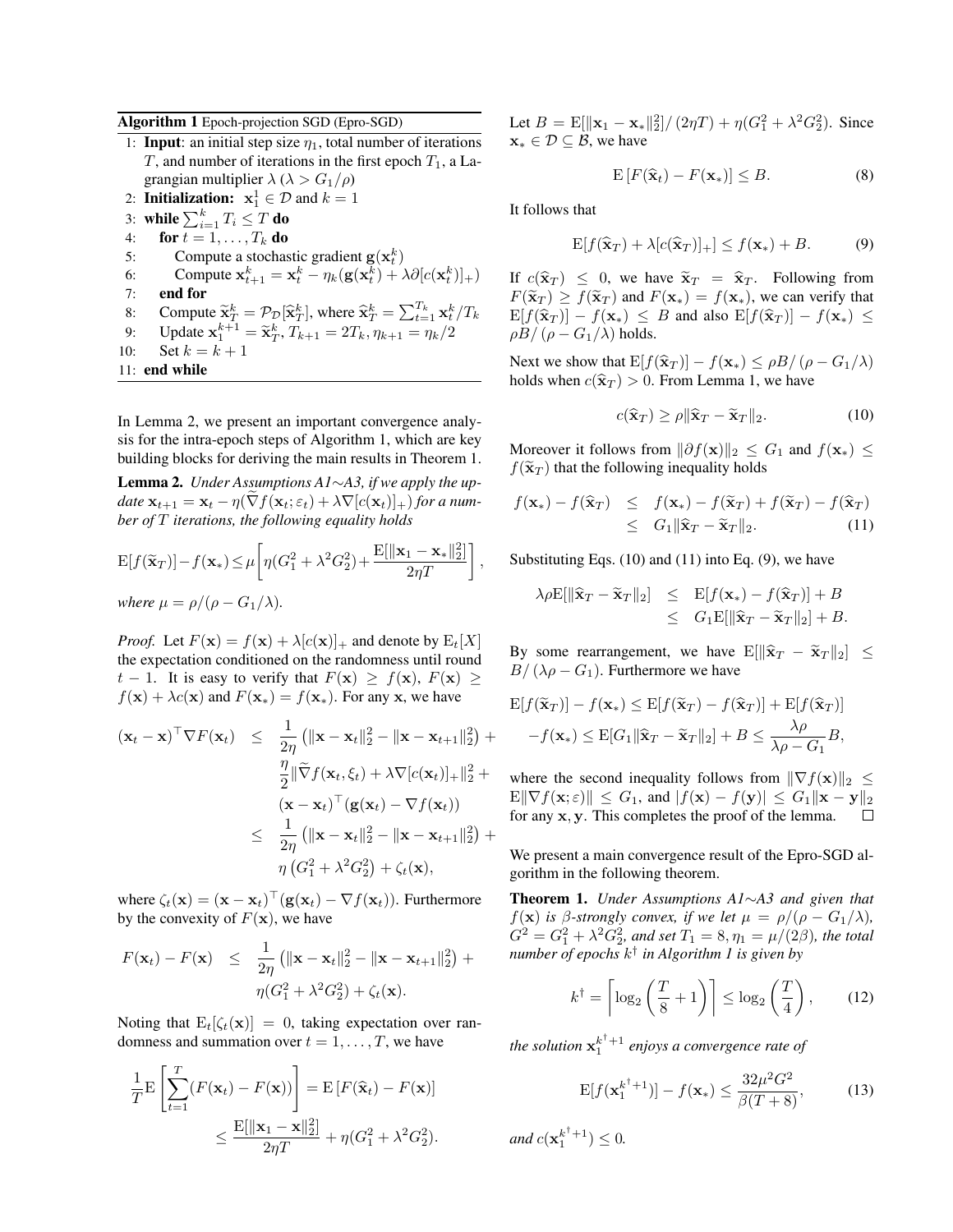*Proof.* From the updating rule  $T_{k+1} = 2T_k$ , we can easily verify Eq. (12). Since  $x_1^{k^{\dagger}+1} = \tilde{x}_T^{k^{\dagger}} \in \mathcal{D}$ , the inequality  $c(\mathbf{x}_1^{k^{\dagger}+1}) \leq 0$  trivially holds.

Let  $V_k = \mu^2 G^2 / (2^{k-2}\beta)$ . It follows that  $T_k = 2^{k+2} =$  $16\mu^2 G^2 / (V_k \beta)$  and  $\eta_k = \mu / (2^k \beta) = V_k / (4\mu G^2)$ . Next we show the inequality

$$
\mathbf{E}[f(\mathbf{x}^k)] - f(\mathbf{x}_*) \le V_k \tag{14}
$$

holds by induction. Note that Eq. (14) implies  $\mathop{\rm E{}}[f({\bf x}_1^{k+1})] - f({\bf x}_*) \leq 32 \mu^2 G^2 / \left(\beta (T+8) \right),$  due to  $V_k <$  $32\mu^2G^2/\left(\beta(T+8)\right)$ . Let  $\Delta_k = f(\mathbf{x}_1^k) - f(\mathbf{x}_*)$ . It follows from Lemma 5,  $\mu > 1$ , and  $G^2 > G_1^2$ , the inequality in Eq. (14) holds when  $k = 1$ . Assuming that Eq. (14) holds for  $k = k^{\dagger}$ , we show that Eq. (14) holds for  $k = k^{\dagger}$ <sub>1</sub> + 1.

For a random variable  $X$  measurable with respect to the randomness up to epoch  $k^{\dagger} + 1$ . Let  $E_{k^{\dagger}}[X]$  denote the expectation conditioned on all the randomness up to epoch  $k^{\dagger}$ . Following Lemma 2, we have

$$
\mathrm{E}_{k^{\dagger}}[\Delta_{k^{\dagger}+1}] \leq \mu \left[ \eta_{k^{\dagger}} G^2 + \frac{\mathrm{E}[\|\mathbf{x}_1^{k^{\dagger}} - \mathbf{x}_*\|_2^2]}{2\eta_{k^{\dagger}} T_{k^{\dagger}}} \right].
$$

Since  $\Delta_{k^{\dagger}} = f(\mathbf{x}_{1}^{k^{\dagger}}) - f(\mathbf{x}_{*}) \geq \beta \|\mathbf{x}_{1}^{k^{\dagger}} - \mathbf{x}_{*}\|_{2}^{2}/2$  by the strong convexity in  $f(.)$ , we have

$$
E[\Delta_{k^{\dagger}+1}] \leq \mu \left[ \eta_{k^{\dagger}} G^2 + \frac{E[\Delta_{k^{\dagger}}]}{\eta_{k^{\dagger}} T_{k^{\dagger}} \beta} \right]
$$
  
=  $\mu \eta_{k^{\dagger}} G^2 + \frac{V_{k^{\dagger}} \mu}{\eta_{k^{\dagger}} T_{k^{\dagger}} \beta} = \frac{V_{k^{\dagger}}}{4} + \frac{V_{k^{\dagger}}}{4} = V_{k^{\dagger}+1},$ 

which completes the proof of this theorem.

Remark We compare the obtained main results in Theorem 1 with several existing works. Firstly Eq. (13) implies that Epro-SGD achieves an optimal bound  $O(1/T)$ , matching the lower bound for a strongly convex problem [15]. Secondly in contrast to the OneProj method [20] with a convergence rate  $O(\log T/T)$ , Epro-SGD uses no more than  $\log_2(T/4)$  projections to obtain an  $O(1/T)$  convergence rate. Epro-SGD thus has better control over the solution for not deviating (too much) from the feasibility domain in the intermediate iterations. Thirdly compared to Epoch-SGD with its convergence rate bounded by  $O(8G_1^2/(\beta T))$ , the convergence rate bound of Epro-SGD is only worse by a factor of constant  $4\mu^2 G^2/G_1^2$ . Particularly consider a positive definite constraint with  $\rho = 1$ ,  $\mu = 2$ , and  $\lambda = 2G_1/\rho$ , we have  $G^2 = 5G_1^2$  and the bound of Epro-SGD is only worse by a factor of 80 than Epoch-SGD. Finally compared to the logT-SGD algorithm [33] which requires  $O(\kappa \log_2 T)$  projections ( $\kappa$  is the conditional number), the number of projections in Epro-SGD is independent of the conditional number.

The main results in Lemma 2 and Theorem 1 are expected convergence bounds. In Theorem 2 (proof provided in

Appendix) we show that Epro-SGD also enjoys a high probability bound under a boundedness assumption, i.e.,  $\|\mathbf{x} - \mathbf{x}_t\|_2 \leq D$  for all t. Note that the existing Epoch-SGD method [15] uses two different methods to derive its high probability bounds. Specifically the first method relies on an efficient function evaluator to select the best solutions among multiple trials of run; while the second one modifies the updating rule by projecting the solution onto the intersection of the domain and a center-shifted bounded ball with decaying radius. These two methods however may lead to additional computation steps, if being adopted for deriving high probability bounds for Epro-SGD.

**Theorem 2.** *Under Assumptions A1*∼*A3 and given*  $\|\mathbf{x}_t \mathbf{x}_{*}\Vert_{2} \leq D$  *for all t. If we let*  $\mu = \rho/(\rho - G_{1}/\lambda)$ ,  $G^{2} =$  $G_1^2 + \lambda^2 G_2^2$ ,  $C = (8G_1^2/\beta + 2G_1D)\ln(m/\epsilon) + 2G_1D$ , and  $\mathit{set}\ T_1 \geq \max\left(3C\beta/\left(\mu G^2\right),9\right)\!,\ \eta_1\ =\ \mu/(3\beta)\!,\ \mathit{the}\ \mathit{total}$ *number of epochs* k † *in Algorithm 1 is given by*

$$
k^{\dagger} = \left\lfloor \log_2 \left( \frac{T}{T_1} + 1 \right) \right\rfloor \le \log_2(T/4),
$$

and the final solution  $x_1^{k^{\dagger}+1}$  enjoys a convergence rate of

$$
f(\mathbf{x}_1^{k^{\dagger}+1}) - f(\mathbf{x}_*) \le \frac{4T_1\mu^2G^2}{\beta(T+T_1)}
$$

*with a probability at least*  $1 - \delta$ *, where*  $m = \lceil 2 \log_2 T \rceil$ *.* 

**Remark** The assumption  $\|\mathbf{x} - \mathbf{x}_t\|_2 \leq D$  can be satisfied practically, if we estimate the value of  $D$  such that  $\|\mathbf{x}_*\|_2 \leq D/2$ , and then project the intermediate solutions onto  $\|\mathbf{x}\|_2 \leq D/2$  at every iteration. Note that Epoch-SGD [15] requires a total number of  $T$  projections, and its high probability bound of Epoch-SGD is denoted by  $f(\mathbf{x}_1^{k^{\dagger}+1}) - f(\mathbf{x}_*) \leq 1200 \underline{G}_1^2 \log(1/\widetilde{\delta}) / \left(\beta T\right)$  with a probability at lest  $1 - \delta$ , where  $\delta = \delta / (\lfloor \log_2(T/300 + 1) \rfloor)$ .

#### 3.3 A PROXIMAL VARIANT

 $\Box$ 

We propose a proximal extension of Epro-SGD, by exploiting the structure of the objective function. Let the objective function in Eq. (1) be a sum of two components

$$
\widehat{f}(\mathbf{x}) = f(\mathbf{x}) + g(\mathbf{x}),
$$

where  $q(\mathbf{x})$  is a relatively simple function, for example a squared  $\ell_2$ -norm or  $\ell_1$ -norm, such that the involved proximal mapping

$$
\min_{\mathbf{x} \in \mathbb{R}^d} \quad g(\mathbf{x}) + \frac{1}{2} \|\mathbf{x} - \widehat{\mathbf{x}}\|_2^2
$$

is easy to compute. The optimization problem in Eq. (1) can be rewritten as

$$
\min_{\mathbf{x} \in \mathbb{R}^d} f(\mathbf{x}) + g(\mathbf{x})
$$
\n
$$
s.t. \quad c(\mathbf{x}) \le 0.
$$
\n(15)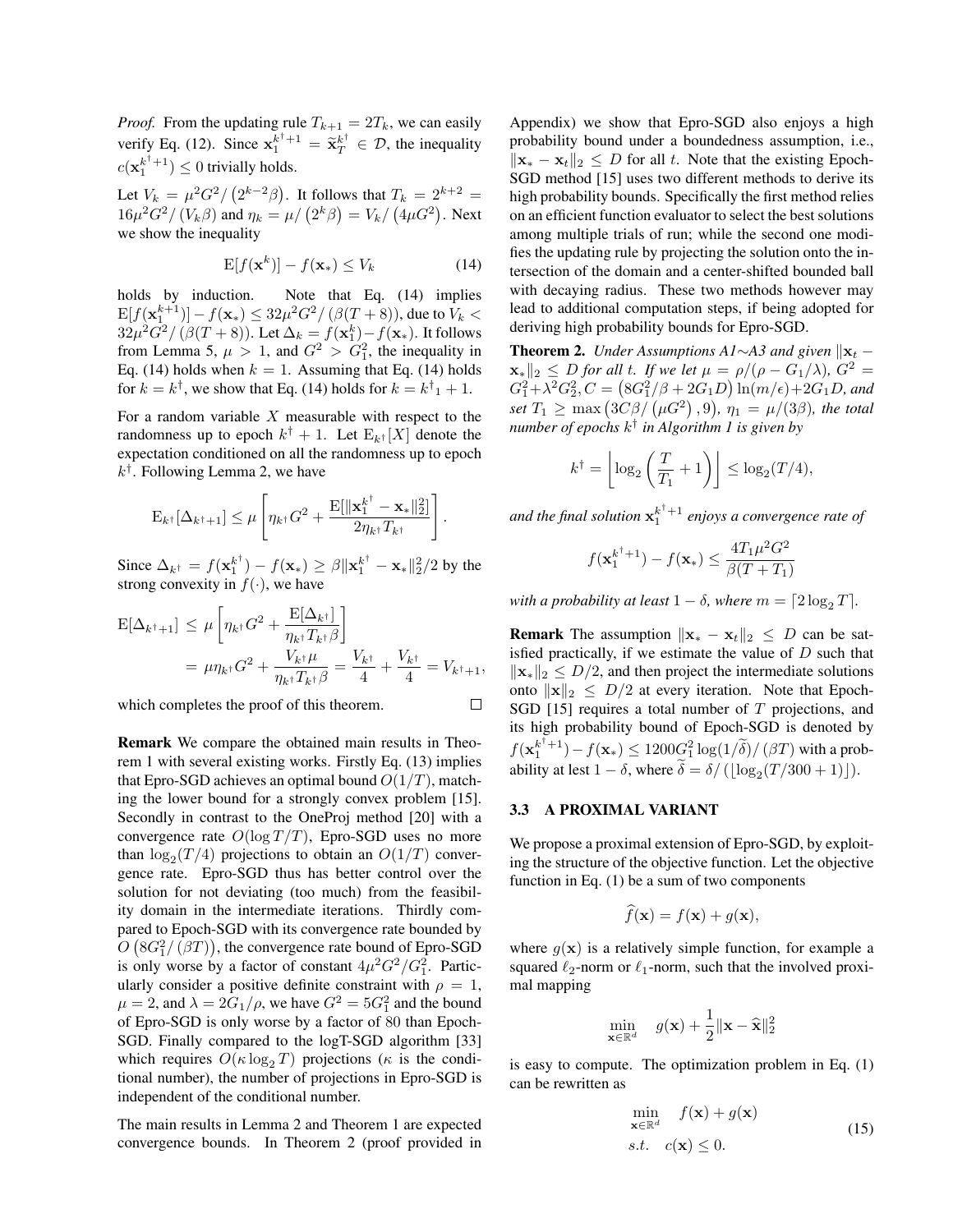Denote by  $x_*$  the optimal solution to Eq. (15). We similarly introduce an augmented objective function as

$$
F(\mathbf{x}) = f(\mathbf{x}) + \lambda [c(\mathbf{x})]_+ + g(\mathbf{x}). \tag{16}
$$

The update of the proximal SGD method for solving (15) [9, 10, 22] is given by

$$
\mathbf{x}_{t+1} = \arg\min_{\mathbf{x} \in \mathcal{D}} \frac{1}{2} ||\mathbf{x} - (\mathbf{x}_t - \eta \mathbf{g}(\mathbf{x}_t))||_2^2 + \eta g(\mathbf{x}). \tag{17}
$$

If  $q(x)$  is a sparse regularizer, the proximal SGD can guarantee the sparsity in the intermediate solutions and usually yields better convergence than the standard SGD. However, given a complex constraint, solving the proximal mapping may be computational expensive. Therefore, we consider a proximal variant of Epro-SGD which involves only the proximal mapping of  $g(x)$  without the constraint  $x \in \mathcal{D}$ . An instinctive solution is to use the following update in place of step 6 in Algorithm 1:

$$
\mathbf{x}_{t+1}^k = \arg\min_{\mathbf{x} \in \mathbb{R}^d} \frac{1}{2} ||\mathbf{x} - \left[ \mathbf{x}_t^k - \eta_k(\mathbf{g}(\mathbf{x}_t^k) + \lambda \partial [c(\mathbf{x}_t^k)]_+) \right] ||_2^2 + \eta_k g(\mathbf{x}).(18)
$$

Based on this update and using techniques in Lemma 2, we obtain a similar convergence result (proof provided in Appendix), as presented in the following lemma [8].

**Lemma 3.** *Under Assumptions A1*∼*A3 and setting*  $\mu$  =  $\rho/(\rho - G_1/\lambda)$ , by applying the update in Eq. (18) a num*ber of* T *iterations, we have*

$$
\mathbf{E}[\hat{f}(\tilde{\mathbf{x}}_T^k)] - \hat{f}(\mathbf{x}_*) \le \mu \mathbf{E} \left[ \eta G^2 + \frac{\|\mathbf{x}_1^k - \mathbf{x}_*\|_2^2}{2\eta T} + \frac{g(\mathbf{x}_1^k) - g(\mathbf{x}_{T+1}^k)}{T} \right], \quad (19)
$$

*where*  $G^2 = (G_1^2 + \lambda^2 G_2^2)$ *, and*  $\tilde{\mathbf{x}}_T^k$  *denotes the projected* solution of the averaged solution  $\widehat{\mathbf{x}}_T^k = \sum_{t=1}^T \mathbf{x}_t^k / T$ .

Different from the main result in Lemma 2, Eq. (19) has an additional term  $(g(\mathbf{x}_1^k) - g(\mathbf{x}_{T+1}^k))/T_k$ ; it makes the convergence analysis in Epro-SGD difficult. To overcome this difficulty, we adopt the optimal regularized dual averaging (ORDA) algorithm [6] for solving Eq. (16). The details of ORDA are presented in Algorithm 2. The main convergence results of ORDA are summarized in the following lemma (proof provided in Appendix).

**Lemma 4.** *Under Assumptions A1*∼*A3 and setting*  $μ =$  $\rho / (\rho - G_1/\lambda)$ , by running ORDA a number of T iterations *for solving the augmented objective (16), we have*

$$
\mathrm{E}[F(\widehat{\mathbf{x}}_T) - F(\mathbf{x}_*)] \le \frac{4\|\mathbf{x}_1 - \mathbf{x}_*\|_2^2}{\eta\sqrt{T}} + \frac{2\eta(3G_1 + 2\lambda G_2)^2}{\sqrt{T}},
$$

*and*

$$
\mathbf{E}[\widehat{f}(\widetilde{\mathbf{x}}_T)] - \widehat{f}(\mathbf{x}_*) \leq \mu \mathbf{E} \left[ \frac{4 \|\mathbf{x}_1 - \mathbf{x}_*\|_2^2}{\eta \sqrt{T}} + \frac{2\eta (3G_1 + 2\lambda G_2)^2}{\sqrt{T}} \right],
$$

Algorithm 2 Optimal Regularized Dual Averaging (ORDA)

1: **Input**: a step size  $\eta$ , the number iterations  $T$ , and the initial solution  $x_1$ ,

2: Set 
$$
\theta_t = \frac{2}{t+1}
$$
,  $\nu_t = \frac{2}{t}$ ,  $\gamma_t = \frac{t^{3/2}}{\eta}$  and  $\mathbf{z}_1 = \mathbf{x}_1$   
3: **for**  $t = 1, ..., T + 1$  **do**

- 4: compute  $\mathbf{u}_t = (1 \theta_t)\mathbf{x}_t + \theta_t \mathbf{z}_t$
- 5: compute a stochastic subgradient  $g(x_t)$  of  $f(x)$  at  $\mathbf{x}_t$  and a subgradient of  $[c(\mathbf{x}_t)]_+$
- 6: let  $\bar{\mathbf{g}}_t = \theta_t \nu_t \left( \sum_{\tau=1}^t \frac{\mathbf{g}(\mathbf{x}_{\tau}) + \lambda \partial [c(\mathbf{x}_{\tau})]_+}{\nu_{\tau}} \right)$  $\frac{\lambda \partial [c(\mathbf{x}_{\tau})]_+}{\nu_{\tau}}$
- 7: compute  $\mathbf{z}_{t+1} = \arg \min_{\mathbf{x}} \bar{\mathbf{g}}_t^{\top} \mathbf{x} + \frac{\theta_t \nu_t \gamma_{t+1}}{2} ||\mathbf{x} \mathbf{z}||$  $\mathbf{x}_1 \parallel_2^2 + g(\mathbf{x})$
- 8: compute  $\mathbf{x}_{t+1}$  =  $\arg \min_{\mathbf{x}} \mathbf{x}^{\top}(\mathbf{g}(\mathbf{x}_t) +$  $\lambda \partial [c(\mathbf{x}_t)]_+) + \frac{\gamma_t}{2} \|\mathbf{x} - \mathbf{u}_t\|_2^2 + g(\mathbf{x})$

9: end for

10: **Output:**  $\hat{\mathbf{x}}_T = \mathbf{x}_{T+2}$ 

#### Algorithm 3 Epoch-projection ORDA (Epro-ORDA)

- 1: **Input**: an initial step size  $\eta_1$ , total number of iterations T, and number of iterations in the first epoch  $T_1$ , a Lagrangian multiplier  $\lambda > G_1/\rho$
- 2: **Initialization:**  $x_1^1 \in \mathcal{D}$  and  $k = 1$ .
- 3: while  $\sum_{i=1}^k T_i \leq T$  do
- 4: Run ORDA to obtain  $\hat{\mathbf{x}}_k^k = \text{ORDA}(\mathbf{x}_1^k, \eta_k, T_k)$ <br>5. Compute  $\tilde{\mathbf{x}}_k^k = \mathcal{D}_k[\hat{\mathbf{x}}_k^k]$
- 5: Compute  $\widetilde{\mathbf{x}}_T^k = \mathcal{P}_{\mathcal{D}}[\widehat{\mathbf{x}}_T^k]$ <br>6. **Hodate**  $\mathbf{x}^{k+1} = \widetilde{\mathbf{x}}^k$   $T$
- 6: Update  $\mathbf{x}_1^{k+1} = \tilde{\mathbf{x}}_T^k$ ,  $\tilde{T}_{k+1} = 2T_k, \eta_{k+1} = \eta_k/$ 2

√

7: Set  $k = k + 1$ 8: end while

*tion*  $\hat{\mathbf{x}}_T$ *.* 

where  $\tilde{\mathbf{x}}_T$  denotes the projected solution of the final solu-

We present a proximal variant of Epro-SGD, namely Epro-ORDA, in Algorithm 3, and summarize its convergence results in Theorem 3. Note that Algorithm 2 and the convergence analysis in Lemma 4 are independent of the strong convexity in  $\hat{f}(\mathbf{x})$ ; the strong convexity is however used for analyzing the convergence of Epro-ORDA in Theorem 3 (proof provided in Appendix).

Theorem 3. *Under Assumptions A1*∼*A3 and given that*  $f(\mathbf{x})$  *is* β-strongly convex, if we let  $\mu = \rho/(\rho - G_1/\lambda)$ *and*  $G = 3G_1 + 2\lambda G_2$ *, and set*  $T_1 = 16$ *,*  $\eta_1 = \mu/\beta$ *, then the total number of epochs* k † *in Algorithm 3 is given by*

$$
k^{\dagger} = \left\lfloor \log_2 \left( \frac{T}{17} + 1 \right) \right\rfloor \le \log_2(T/8),
$$

and the final solution  $x_1^{k^{\dagger}+1}$  enjoys a convergence rate of

$$
\mathbf{E}[\widehat{f}(\mathbf{x}_1^{k^{\dagger}+1})] - \widehat{f}(\mathbf{x}_*) \le \frac{68\mu^2 G^2}{\beta(T+17)},
$$
  
and  $c(\mathbf{x}_1^{k^{\dagger}+1}) \le 0$ .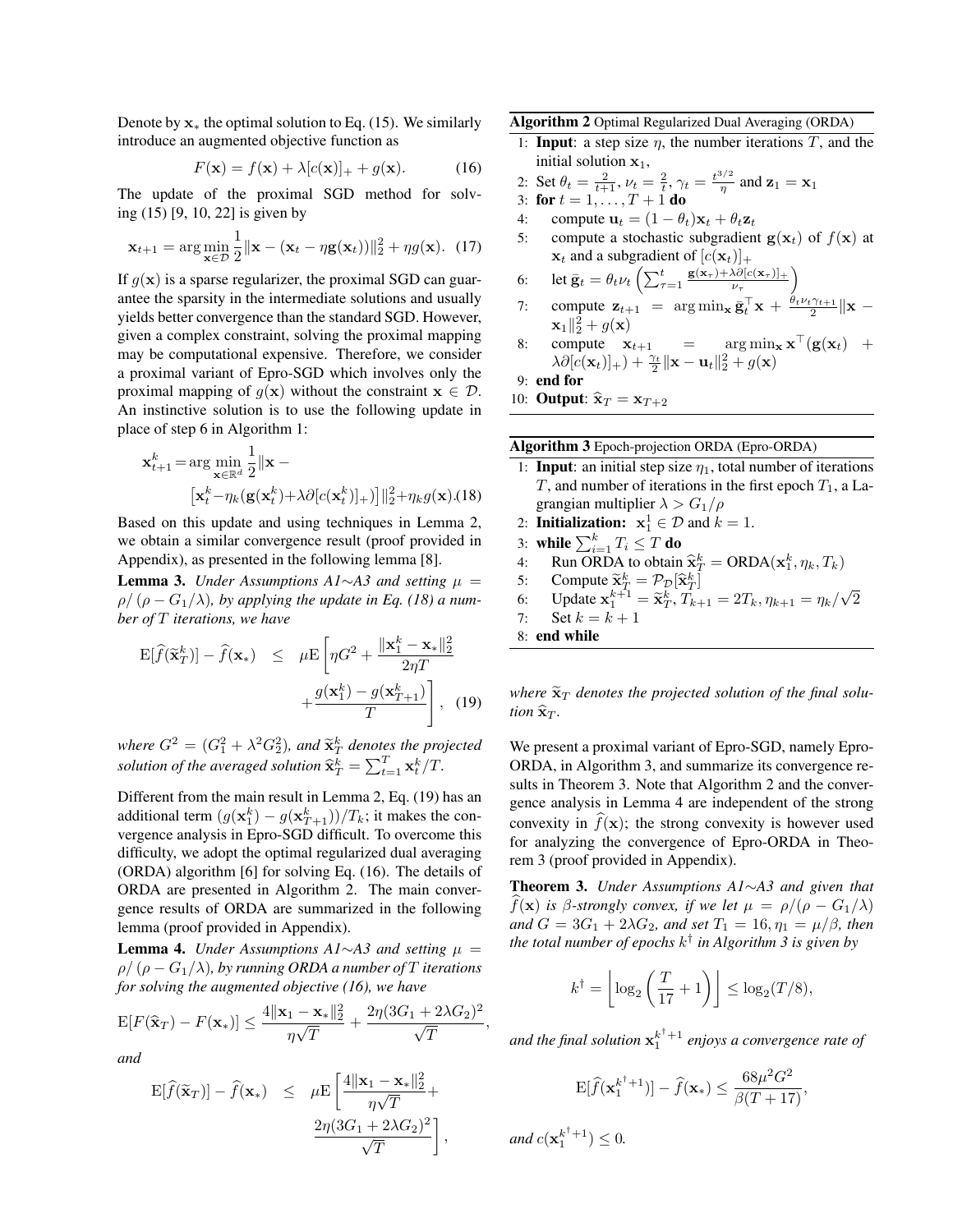## 4 AN EXAMPLE OF SOLVING LMNN VIA EPRO-SGD

In this section, we discuss an application of applying the proposed Epro-SGD to solve a high dimensional distance metric learning (DML) with a large margin formulation, i.e., the large margin nearest neighbor (LMNN) classification method [30]. LMNN classification is one of the stateof-the-art methods for k-nearest neighbor classification. It learns a positive semi-definite distance metric, based on which the examples from the k-nearest neighbors always belong to the same class, while the examples from different classes are separated by a large margin.

To describe the LMNN method, we first present some notations. Let  $(x_i, y_i)$ ,  $i = 1, 2, \dots, N$ , be a set of data points, where  $x_i \in \mathbb{R}^d$  and  $y \in \mathcal{Y}$  denote the feature representation and the class label, respectively. Let A be a positive definite matrix that defines a distance metric as  $dist(x_1, x_2) =$  $||x_1 - x_2||_A^2 = (x_1 - x_2)^{\top} A (x_1 - x_2)$ . To learn a distance metric that separates the examples from different classes by a large margin, one needs to extract a set of similar examples (from the same class) and dissimilar examples (from a different class), denoted by  $(x_1^j, x_2^j, x_3^j), j = 1, \ldots N$ , where  $x_1^j$  shares the same class label to  $x_2^j$  and a different class from  $x_3^j$ . To this end, for each example  $x_1^j = x_i$  one can form  $x_2^j$  by extracting the k nearest neighbors (defined by an Euclidean distance metric) that share the same class label to  $x_i$ , and form  $x_3^j$  by extracting a set of examples that have a different class label. Then an appropriate distance metric could be obtained from the following constrained optimization problem

$$
\min_{A} \frac{c}{N} \sum_{j=1}^{N} \ell\left(A, x_1^j, x_2^j, x_3^j\right) + (1 - c)tr(AL) + \frac{\mu_1}{2} ||A||_F^2
$$
  
s.t.  $A \succeq \epsilon I$ , (20)

where  $\ell(A, x_1^j, x_2^j, x_3^j) = \max(0, \|x_1^j - x_2^j\|_A^2 - \|x_1^j - x_3^j\|_A^2)$  $x_3^j \|^2_A + 1$ ) is a hinge loss and  $c \in (0,1)$  is a tradeoff parameter. In Eq. (20),  $A \succeq \epsilon I$  is used as the constraint to ensure that Assumption A3 holds. Minimizing the first term is equivalent to maximizing the margin between  $||x_1^j - x_3^j||_A^2$  and  $||x_1^j - x_2^j||_A^2$ . The matrix L encodes certain prior knowledge about the distance metric; for example, the original LMNN work  $[30]$  defines  $L$  as  $L = \sum_{l=1}^{m} ||x_1^l - x_2^l||_A^2/m$ , where  $(x_1^l, x_2^l)$  are all k-nearest neighbor pairs from the same class. Other works [19] have used a weighted summation of distances between all data pairs  $L = \sum_{i \neq j}^{n} w_{ij} ||x_i - x_j||_A^2/n(n-1)$  or intra-class covariance matrix [25]. The last term  $||A||_F^2/2$  is used as a regularization term and also makes the objective function strongly convex.

For data sets of very high dimensionality, i.e.,  $d \gg n$ , LMNN in Eq. (20) usually produces a sub-optimal solution [25], as this formulation does not capture the sparsity

structure of the features. Therefore we add a sparse regularizer and express the formulation below

$$
\min_{A} \qquad \frac{c}{N} \sum_{j=1}^{N} \ell\left(A, x_1^j, x_2^j, x_3^j\right) + (1 - c)tr(AL) \n+ \frac{\mu_1}{2} ||A||_F^2 + \mu_2 ||A||_1^{\text{off}} \ns.t. \qquad A \succeq \epsilon I,
$$
\n(21)

where  $||A||_1^{\text{off}} = \sum_{i \neq j} |A_{ij}|$  is an elmenent-wise  $\ell_1$ -norm excluding the diagonal entries. Note that this sparse regularizer  $||A||_1^{\text{off}}$  have been previously used in [25] for a different purpose.

Many standard optimization solvers or algorithms may not be efficient for solving Eq. (21). Firstly, the optimization problem in Eq. (21) can be formulated as a semidefinite program (SDP); however, general SDP solvers usually scale poorly with the number of triplets and is not suitable for large scale data analysis. Secondly, the gradient decent method presented in [30] requires to project intermediate solutions onto a positive definite cone; this operation invokes expensive singular value decomposition (SVD) for a large matrix and this limitation restricts the real-world applications of the gradient descent method. Thirdly, [25] employs a block coordinate descent (BCD) method to solve an L1-penalized log-det optimization problem; the BCD method is not suitable for solving Eq. (21), as the loss function is not linear in the variable A.

We employ the proposed Epro-SGD algorithm to solve the LMNN formulation in Eq. (21). Let  $f(A)$  =  $\frac{c}{N} \sum_{j=1}^{N} \ell(A, x_1^j, x_2^j, x_3^j) + (1 - c) tr(AL)$  and  $g(A) =$  $\frac{\mu_1}{2} ||A||_F^2 + \mu_2 ||A||_1^{\text{off}}$ . The positive definite constraint can be rewritten into an inequality constraint as  $c(A) = \epsilon$  –  $\lambda_{\min}(A) \leq 0$ , where  $\lambda_{\min}(\cdot)$  denotes the minimum eigenvalue of the matrix A. We also make the correspondences  $\mathbb{R}^d \to \mathbb{R}^{d \times d}$ ,  $\mathbf{x} \to A$ ,  $\|\mathbf{x}\|_2 \to \|A\|_F$ , and provide necessary details below in a question-answer form

- How to compute the stochastic gradient of  $f(A)$ ? First sample one triplet  $(x_1^j, x_2^j, x_3^j)$  (or a small number of triplets) and then compute  $\nabla f(A; \varepsilon) = c[(x)]$  $j_{1}^j$   $(x_2^j)(x_1^j - x_2^j)^\top - (x_1^j - x_3^j)(x_1^j - x_3^j)^\top] + (1-c)L$  if  $\ell(\|x_1^j - x_2^j\|_A^2 - \|x_1^j - x_3^j\|_A^2 + 1) > 0, \, \widetilde{\nabla}f(A;\varepsilon) =$  $(1 - c)L$  otherwise.
- How to compute the gradient of  $[c(A)]_+ = [e -]$  $\lambda_{\min}(A)|_{+}$ ? By the theory of matrix analysis, the subgradient of  $[c(A)]_+$  can be computed by  $\partial c(A)$  =  $-\mathbf{u}\mathbf{u}$ <sup>i</sup> if  $c(A) > 0$ , and zero otherwise, where **u** denotes the eigevector of A associated with its minimum eigenvalue.
- What is the solution to the following proximal gradi-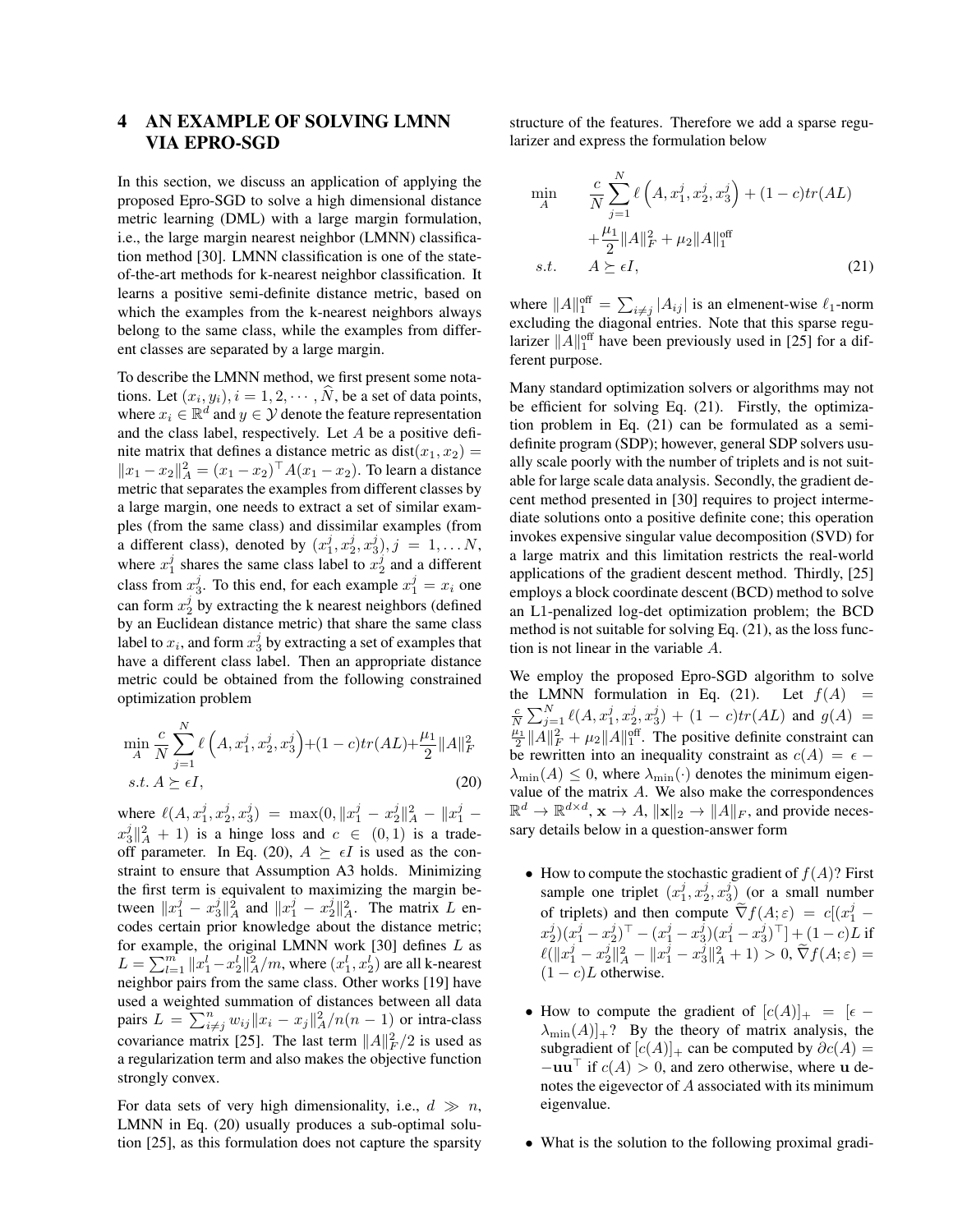ent step?

$$
\min_A \frac{1}{2} \|A - \bar{A}_{t+1}\|_F^2 + \eta \left(\frac{\mu_1}{2} \|A\|_F^2 + \mu_2 \|A\|_1^{\text{off}}\right).
$$

The solution can be obtained via a soft-thresholding algorithm [2].

• What are the appropriate values for  $\beta$ ,  $\rho$ ,  $r$ ,  $\lambda$ , that are necessary for running the algorithm? The value of  $\beta = \mu_1$ . The value of  $\rho$  is  $\min_{c(A)=0} ||\nabla c(A)||_F = 1$ . The value of r can be set to  $\sqrt{2c/\mu_1}$ . The value of  $G_2 = 1$ . The value of  $G_1$  can be estimated as  $8cR^2 + (1 - c)||L||_F + \mu_1r + \mu_2d$  if we assume  $||x_i||_2 \leq R, i = 1, \ldots, n$ . The value of  $\lambda > G_1$  is usually tuned among a set of prespecified values.

Finally, we discuss the impact of employing Epro-SGD and Epro-ORDA method on accelerating the computation for solving LMNN. Note that at each iteration to compute the gradient of  $c(A)$ , we need to compute the minimum eigenvalue and its eigen-vector. For a dense matrix, it usually involves a time complexity of  $O(d^2)$ . However, by employing a proximal projection, we can guarantee that the intermediate solution  $A_t$  is a element-wise sparse solution, for which the computation of the last eigen-pair can be substantially reduced to be linear to the number of non-zeros elements in  $A_t$ .

To analyze the running time compared to the Epoch-SGD method, let us assume we are interested in an  $\epsilon$ -accurate solution. In the following discussion, we take a particular choice of  $\lambda = 2G_1$  and suppress the dependence on constants and only consider dependence on  $T$ ,  $G_1$  and  $d$ . The number of iterations required by Epro-SGD or Epro-ORDA is  $\Omega(G_1^2/\epsilon \mu_1)$ . Taking into account the running time per iteration, the total running time of Epoch-SGD is  $\Omega\left(G_1^2d^3/(\epsilon \mu_1)\right)$  and that of Epro-SGD/Epro-ORDA is  $\Omega\left(G_1^2d^2/(\epsilon\mu_1)\right)$ . When d is very large, the speed-up can be orders of magnitude.

## 5 EXPERIMENTS

In this section, we empirically demonstrate the efficiency and effectiveness of the proposed Epro-SGD algorithm. We compare the following four algorithms:

- Stochastic sub-Gradient Descent method (SGD) [27]: we set the step size  $\eta_t = 1/(\lambda t)$  and SGD achieves a rate of convergence  $O(logT/T)$ , requiring  $O(T)$  projections for a constrained convex optimization problem.
- One-Projection SGD method (OneProj) [20]: we set the step size  $\eta_t = 1/(\lambda t)$  and OneProj achieves a rate of convergence  $O(logT/T)$ , requiring only one projection for a constrained strongly convex optimization problem.



Figure 1: Empirical comparison of the four competing methods for solving Eq. (22). (1) Left plot: the change of the objective values with respect to the iteration number. (2) Right plot: the change of the objective values with respect to the computation time (in seconds).

- $O(logT)$ -projections SGD method (logT) [33]: we set the step size  $\eta_t = 1/(\sqrt{6L})$  and logT achieves a rate of convergence  $O(1/T)$ , requiring  $O(\log T)$  projections steps for a constrained strongly convex optimization problem.
- $\bullet$  the proposed Epro-SGD with  $O(logT)$  number of projections (Epro): we set the step size  $\eta_t = 1/(\lambda t)$ and Epro archives a rate of convergence  $O(1/T)$  with  $O(\log T)$  projections steps for a constrained strongly convex optimization problem.

For illustration, we apply the competing algorithms for solving the constrained Lasso problem and the Large Margin Nearest Neighbor Classification (LMNN) in Eq. (21) respectively. We implement all algorithms using Matlab  $R2015a$  and conduct all simulations on an Intel(R) Xeon(R) CPU E5-2430 (15M Cache, 2.20 GHz).

## 5.1 EXPERIMENTS ON THE CONSTRAINED LASSO FORMULATION

We apply the proposed Epro-SGD algorithm and the other three competing algorithms to solve the L1-norm constrained least squares optimization problem

$$
\min_{w} \qquad \frac{1}{2N} \sum_{i=1}^{N} (x_i^T w - y_i)^2 + \alpha \|w\|^2
$$
  
s.t. 
$$
\|w\|_1 \le \beta.
$$
 (22)

Eq. (22) is an equivalent constrained counterpart of the well studied Lasso formation [29]. They aim at achieving entrywise sparsity in the weight vector  $w$  while computing a linear predictor for regression.

We use the algebra data, a benchmark data from KDD Cup 2010 [28], for the following experiments. Specifically we use a preprocessed version of the algebra data $^1$  for our simulations. This preprocessed data set consists of 8, 407, 752

<sup>1</sup> https://www.csie.ntu.edu.tw/ cjlin/libsvmtools/datasets/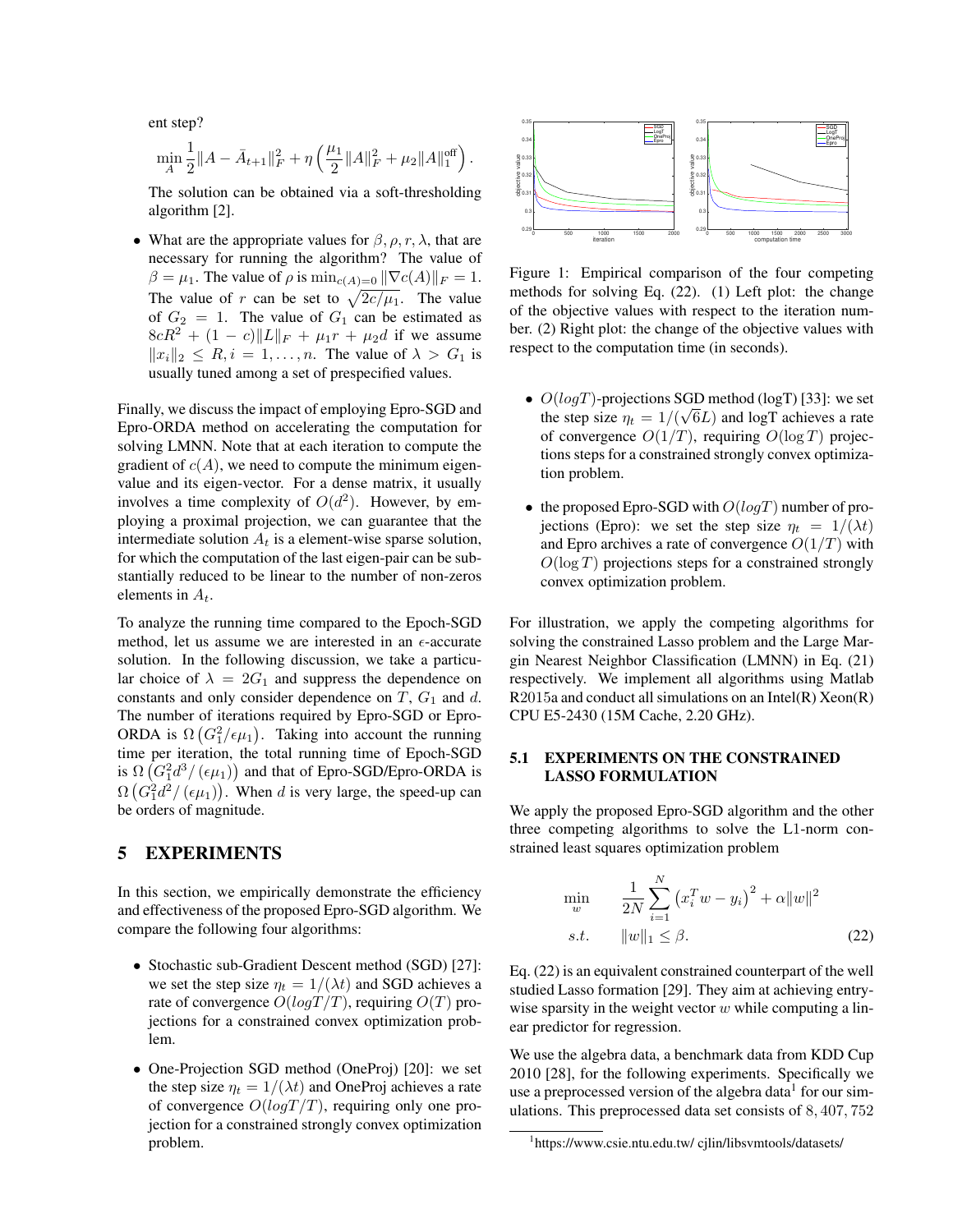samples from two classes, and each of the samples is represented as a feature feature of dimensionality 20, 216, 830. In our experiments, we set  $\alpha = 1$  and  $\beta = 0.5$  for Eq. (22). We tune the initial step size respectively for each of the competing algorithms to get the (nearly) best performance; specifically in this experiments, we set  $\eta_0 = 0.5$  for SGD,  $\eta_0 = 0.3$  and  $\lambda = 0.03$  for Epro,  $\eta_0 = 0.1$  for OneProj, and  $\eta_0 = 0.1$  for LogT.

In the experiments, we respectively run all competing algorithms for 2000 iterations; we then record the obtained objective values and the corresponding computation time. The experimental results are presented in Figure 1. The left plot shows how the objective value is changed with respect to the algorithm iteration. Note that for Eq. (22), the number of algorithm iterations is equal to the number of stochastic gradient computation (the access to the subgradient of the objective function). From this plot, we can observe that after running 2000 iterations, Epro and SGD attain smaller objective values, compared to OneProj and LogT; we can also observe that OneProj empirically converges slightly faster than logT. The right plot shows how the objective value is changed with respect to the computation time. For this experiment, we set the maximum computation time to 3035 seconds, which is the computation time required by running Epro for 2000 iterations. We can observe that Epro attain a smaller objective value, compared to the other three competing method; meanwhile, the standard SGD and OneProj attain similar objective values, given a fixed amount of computation time.

### 5.2 EXPERIMENTS ON THE LMNN FORMULATION

We apply the four competing algorithms to solve the LMNN formulation in Eq. (21). We use the Cora data [24] for the following experiments. Cora consists of 2708 scientific publications exclusively from 7 different categories. Each publication is represented by a normalized vector of length 1 and dimensionality 1433. From this data, we construct 5416 neighbor pairs (NP) by randomly selecting 2 publications of the same label; we then construct 16248 non-neighbor (NNT) by randomly selecting 3 nonneighbor publications (of a different label) for each of the NPs. Therefore, in each iteration of the SGD-type methods, we can use a NP and a NNT to construct a stochastic gradient for the optimization formulation. We set  $c = 0.5$ ,  $\mu_1 = 10^{-4}$ , and  $\mu_2 = 10^{-3}$  in Eq. (21). We terminate the algorithms when the iteration number is larger than 4, 000 or the relative change of the objective values in two iterations is smaller than  $10^{-8}$ ; we also record the obtained objective values, the required iteration number, and the computation time. Similarly we tune the initial step size respectively for the competing algorithms; specifically, we set  $\eta_0 = 4 \times 10^{-8}$  for SGD,  $\eta_0 = 10^{-5}$  and  $\lambda = 0.1$  for Epro,  $\eta_0 = 5 \times 10^{-7}$  for OneProj, and  $\eta_0 = 10^{-6}$  for LogT.



Figure 2: Empirical comparison of the four competing methods for solving Eq. (21). (1) Left plot: the change of the objective values with respect to the iteration number. (2) Right plot: the change of the objective value with respect to the computation time.

The experimental results are presented in Figure 2. Similarly in the left plot, we illustrate how the objective value changes with respect to the iteration number. For the LMNN formulation in Eq. (21), we can observe that Epro converges empirically much faster than all three competing algorithms; in particular, Epro converges after 1024 iterations, while the other 3 algorithms need more iterations. In the right plot, we illustrate how the objective value changes with respect to the computation time. We can observe that Epro converges using a smaller amount of computation time. specifically, in our experiment Epro converges with the computation time as 3622 seconds; while the other three competing algorithms need much more computation time.

## 6 CONCLUSIONS

We proposed an epoch-projection based SGD method, called Epro-SGD, for stochastic strongly convex optimization. The proposed Epro-SGD applies SGD on each iteration within its epochs and only performs a projection at the end of each epoch. Our analysis shows that Epro-SGD requires only a logarithmic number of projections, while achieves a guaranteed optimal rate of convergence both in expectation as well as with high probability. Additionally we proposed a variant of Epro-SGD based on an existing dual averaging method, called Epro-ORDA, which exploit structures of the optimization problems by incorporating an associated proximal mapping iteratively. For illustration, we applied the proposed Epro-SGD method for solving a large margin distance metric learning formulation and a constrained Lasso formulation respectively with a positive definite constraint. Our empirical results demonstrate the effectiveness of the proposed method.

## Acknowledgements

The authors would like to thank the anonymous reviewers for their helpful comments. T. Yang was supported in part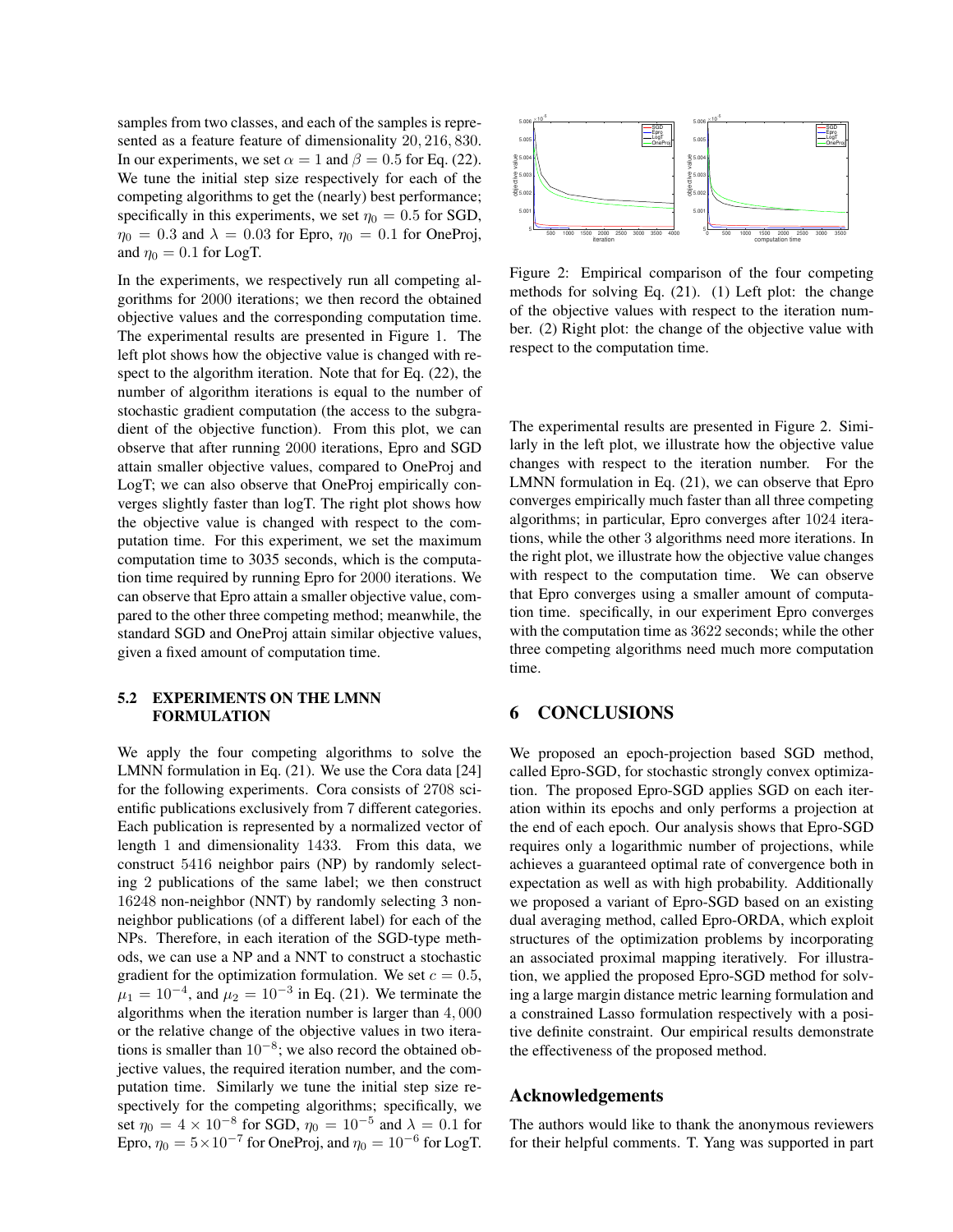by NSF (1463988, 1545995).

### References

- [1] Bach, F., Moulines, E.: Non-asymptotic analysis of stochastic approximation algorithms for machine learning. In: NIPS (2011)
- [2] Beck, A., Teboulle, M.: A fast iterative shrinkagethresholding algorithm for linear inverse problems. SIAM Journal on Imaging Sciences 2(1), 183–202 (2009)
- [3] Bottou, L.: Large-scale machine learning with stochastic gradient descent. In: COMPSTAT (2010)
- [4] Boucheron, S., Lugosi, G., Bousquet, O.: Concentration inequalities. Advanced Lectures on Machine Learning pp. 208–240 (2004)
- [5] Boyd, S., Vandenberghe, L.: Convex Optimization. Cambridge University Press (2004)
- [6] Chen, X., Lin, Q., Pena, J.: Optimal regularized dual averaging methods for stochastic optimization. In: NIPS (2012)
- [7] Clarkson, K.L.: Coresets, sparse greedy approximation, and the frank-wolfe algorithm. ACM Transactions on Algorithms 6(4) (2010)
- [8] Duchi, J., Singer, Y.: Efficient online and batch learning using forward backward splitting. Journal of Machine Learning Research 10, 2899–2934 (2009)
- [9] Duchi, J.C., Shalev-Shwartz, S., Singer, Y., Tewari, A.: Composite objective mirror descent. In: COLT (2010)
- [10] Duchi, J.C., Singer, Y.: Efficient learning using forwardbackward splitting. In: NIPS (2009)
- [11] Frank, M., Wolfe, P.: An algorithm for quadratic programming. naval research logistics. Naval Research Logistics 3(1-2), 95–110 (1956)
- [12] Garber, D., Hazan, E.: A linearly convergent conditional gradient algorithm with applications to online and stochastic optimization. ArXiv:1301.4666 math.LG (2013)
- [13] Gilpin, A., Peña, J., Sandholm, T.: First-order algorithm with log(1/epsilon) convergence for epsilon-equilibrium in two-person zero-sum games. Math. Program.  $133(1-2)$ , 279–298 (2012)
- [14] Hazan, E.: Sparse approximate solutions to semidefinite programs. In: LATIN, pp. 306–316 (2008)
- [15] Hazan, E., Kale, S.: Beyond the regret minimization barrier: an optimal algorithm for stochastic strongly-convex optimization. Journal of Machine Learning Research - Proceedings Track 19, 421–436 (2011)
- [16] Hazan, E., Kale, S.: Projection-free online learning. In: ICML (2012)
- [17] Jaggi, M.: Sparse convex optimization methods for machine learning. Ph.D. thesis, ETH Zurich (2011). DOI 10.3929/ethz-a-007050453
- [18] Jaggi, M.: Revisiting frank-wolfe: Projection-free sparse convex optimization. In: ICML (2013)
- [19] Liu, W., Tian, X., Tao, D., Liu, J.: Constrained metric learning via distance gap maximization. In: AAAI (2010)
- [20] Mahdavi, M., Yang, T., Jin, R., Zhu, S., Yi, J.: Stochastic gradient descent with only one projection. In: NIPS (2012)
- [21] Nemirovski, A., Juditsky, A., Lan, G., Shapiro, A.: Robust stochastic approximation approach to stochastic programming. SIAM Journal on Optimization 19(4), 1574–1609 (2009)
- [22] Nesterov, Y.: Gradient methods for minimizing composite objective function. Mathematical Programming 140(1), 125–161 (2013)
- [23] Nesterov, Y.: Introductory lectures on convex optimization: A basic course. Springer Science & Business Media (2013)
- [24] Prithviraj, S., Galileo, N., Mustafa, B., Lise, G.: Collective classification in network data. AI Magazine 29(3) (2008)
- [25] Qi, G.J., Tang, J., Zha, Z.J., Chua, T.S., Zhang, H.J.: An efficient sparse metric learning in high-dimensional space via l1-penalized log-determinant regularization. In: ICML (2009)
- [26] Rakhlin, A., Shamir, O., Sridharan, K.: Making gradient descent optimal for strongly convex stochastic optimization. In: ICML (2012)
- [27] Shalev-Shwartz, S., Singer, Y., Srebro, N.: Pegasos: Primal estimated sub-gradient solver for svm. In: ICML (2007)
- [28] Stamper, J., Niculescu-Mizil, A., Ritter, S., Gordon, G., Koedinger, K.: Challenge data set from KDD Cup 2010 Educational Data Mining Challenge. Find it at http://pslcdatashop.web.cmu.edu/KDDCup/downloads.jsp (2010)
- [29] Tibshirani, R.: Regression shrinkage and selection via the lasso. Journal of the Royal Statistical Society: Series B 58(1), 267–288 (1996)
- [30] Weinberger, K.Q., Saul, L.K.: Distance metric learning for large margin nearest neighbor classification. Journal of Machine Learning Research 10, 207–244 (2009)
- [31] Yang, T., Lin, Q.: Rsg: Beating sgd without smoothness and/or strong convexity. CoRR abs/1512.03107 (2016)
- [32] Ying, Y., Li, P.: Distance metric learning with eigenvalue optimization. Journal of Machine Learning Research 13(1), 1–26 (2012)
- [33] Zhang, L., Yang, T., Jin, R., He, X.: O(logT) projections for stochastic optimization of smooth and strongly convex functions. In: ICML (2013)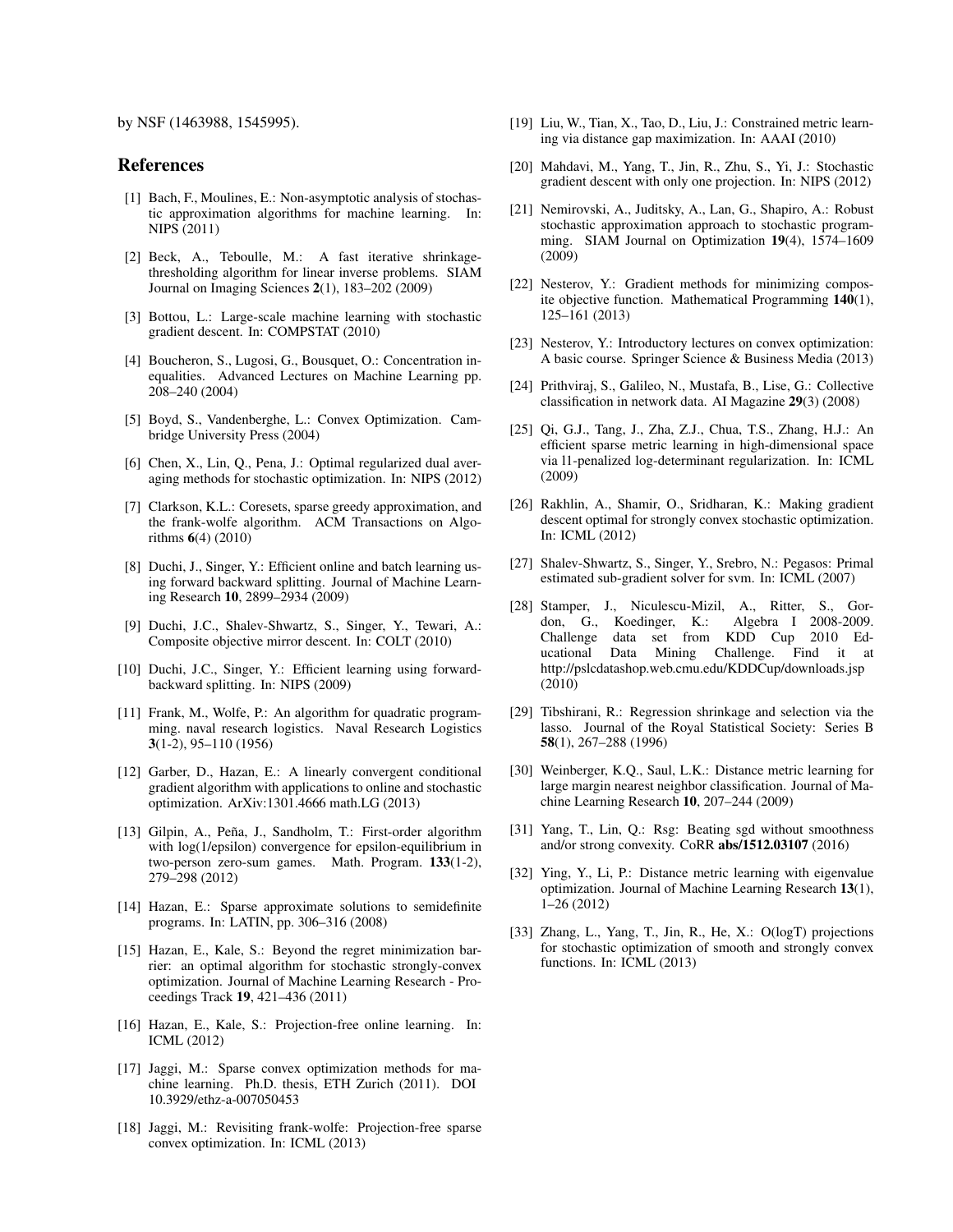## SUPPLEMENTAL MATERIALS

**Lemma 5.** *[15] If*  $f(\mathbf{x})$  *is*  $\beta$ -strongly convex and  $\mathbf{x}_*$ *denotes the optimal solution to*  $\min_{\mathbf{x} \in \mathcal{D}} f(\mathbf{x})$ *. For any*  $\mathbf{x} \in \mathcal{D}$ , we have  $f(\mathbf{x}) - f(\mathbf{x}_*) \leq 2G_1^2/\beta$ .

*Proof.* From Assumption A1, we have  $\|\partial f(\mathbf{x})\|_2 \leq G_1$ . Hence

$$
f(\mathbf{x}) - f(\mathbf{x}_*) \le G_1 \|\mathbf{x} - \mathbf{x}_*\|_2.
$$

Moreover from the strong convexity in  $f(\cdot)$  we have

$$
f(\mathbf{x}) - f(\mathbf{x}_*) \ge \frac{\beta}{2} \|\mathbf{x} - \mathbf{x}_*\|_2^2.
$$

From the two inequalities above, we can easily verify that

$$
\|\mathbf{x} - \mathbf{x}_{*}\|_{2} \le \frac{2G_{1}}{\beta}, \ f(\mathbf{x}) - f(\mathbf{x}_{*}) \le \frac{2G_{1}^{2}}{\beta}.
$$

This completes the proof.

### Proof of Theorem 2

The proof of Theorem 2 is based on an important result, as summarized in Lemma 6.

**Lemma 6.** *[20] Assume*  $\|\mathbf{x}_{*} - \mathbf{x}_{t}\|_{2} \leq D$  *for all t. Define*  $D_T = \sum_{t=1}^T \|\mathbf{x}_t - \mathbf{x}\|_2^2$  and  $\Lambda_T = \sum_{t=1}^T \zeta_t(\mathbf{x})$ *. We have* 

$$
\Pr\left(\Lambda_T \le 4G_1 \sqrt{D_T \ln\frac{m}{\epsilon}} + 2G_1 D \ln\frac{m}{\epsilon}\right) + \Pr\left(D_T \le \frac{D^2}{T}\right) \ge 1 - \epsilon,
$$

*where*  $m = \left[2 \log_2 T\right]$  and  $\sum_{t=1}^T \zeta_t(\mathbf{x}) =$  $\sum_{t=1}^T (\nabla f(\mathbf{x}_t) - \mathbf{g}(\mathbf{x}_t))^{\top} (\mathbf{x} - \mathbf{x}_t).$ 

*Proof of Theorem 2* The proof below follows from techniques used in Lemma 2 and Theorem 1. Since  $F(\mathbf{x})$  is  $\beta$ -strongly convex, we have

$$
F(\mathbf{x}_t) - F(\mathbf{x}) \leq (\mathbf{x}_t - \mathbf{x})^\top \nabla F(\mathbf{x}_t) - \frac{\beta}{2} ||\mathbf{x} - \mathbf{x}_t||_2^2.
$$

Combining the above inequality with the inequality in (8) and taking summation over all  $t = 1, \ldots, T$ , we have

$$
\sum_{t=1}^{T} (F(\mathbf{x}_t) - F(\mathbf{x})) \leq \underbrace{\frac{\|\mathbf{x}_1 - \mathbf{x}\|_2^2}{2\eta} + \eta T(G_1^2 + \lambda^2 G_2^2)}_{BT} + \sum_{t=1}^{T} \zeta_t(\mathbf{x}) - \frac{\beta}{2} D_T.
$$
 (23)

We substitute the bound in Lemma 6 into the above inequality with  $x = x^*$ . We consider two cases. In the first

case, we assume  $D_T \leq D^2/T$ . As a result, we have

$$
\sum_{t=1}^{T} \zeta_t(\mathbf{x}^*) = \sum_{t=1}^{T} (\nabla f(\mathbf{x}_t) - \mathbf{g}(\mathbf{x}_t))^{\top} (\mathbf{x}^* - \mathbf{x}_t)
$$
  
 
$$
\leq 2G_1 \sqrt{T D_T} \leq 2G_1 D,
$$

which together with the inequality in (23) leads to the bound

$$
\sum_{t=1}^{T} (F(\mathbf{x}_t) - F(\mathbf{x}^*)) \le 2G_1D + BT.
$$

In the second case, we assume

 $\Box$ 

$$
\sum_{t=1}^{T} \zeta_t(\mathbf{x}^*) \leq 4G_1 \sqrt{D_T \ln \frac{m}{\epsilon}} + 4G_1 \ln \frac{m}{\epsilon}
$$
  
 
$$
\leq \frac{\beta}{2} D_T + \left(\frac{8G_1^2}{\beta} + 4G_1\right) \ln \frac{m}{\epsilon},
$$

where the last step uses the fact 2 √  $\overline{ab} \le a^2 + b^2$ . We thus have

$$
\sum_{t=1}^{T} (F(\mathbf{x}_t) - F(\mathbf{x}^*)) \le \left(\frac{8G_1^2}{\beta} + 2G_1D\right) \ln \frac{m}{\epsilon} + BT
$$

Combing the results of the two cases, we have, with a probability  $1 - \epsilon$ ,

$$
\sum_{t=1}^{T} (F(\mathbf{x}_t) - F(\mathbf{x}^*)) \leq \left(\frac{8G_1^2}{\beta} + 2G_1D\right) \ln \frac{m}{\epsilon}
$$

$$
+ 2G_1D + BT,
$$

where  $C = \left(\frac{8G_1^2}{\beta} + 2G_1D\right) \ln \frac{m}{\epsilon} + 2G_1D$ . Following the same analysis, we have

$$
f(\widetilde{\mathbf{x}}_T) - f(\mathbf{x}_*) \le \frac{\mu C}{T} + \frac{\mu \|\mathbf{x}_1 - \mathbf{x}_*\|_2^2}{2\eta T} + \mu \eta G^2
$$

Let  $\Delta_k = f(\mathbf{x}_k^1) - f(\mathbf{x}_*)$ . By induction, we have

$$
\Delta_{k+1} \le \frac{\mu C}{T_k} + \frac{\mu \Delta_k}{2\eta_k T_k \beta} + \mu \eta_k G^2
$$

Assume  $\Delta_k \leq V_k \triangleq \frac{\mu^2 G^2}{2^{k-2} \beta}$  $\frac{\mu^{-}G^{-}}{2^{k-2}\beta}$ , by plugging the values of  $\eta_k, T_k$ , we have

$$
\Delta_{k+1} \le \frac{V_k}{6} + \frac{V_k}{6} + \frac{V_k}{6} = \frac{V_k}{2} = V_{k+1}
$$

where we use  $T_1 \geq \max\left(\frac{3C\beta}{\mu G^2}, 9\right)$  and  $T_k \geq$  $\max\left(\frac{6\mu c}{V_k}, \frac{18\mu^2G^2}{V_k\beta}\right)$  $\frac{N_{k}B^{2}G^{2}}{V_{k}\beta}$  and  $\eta_{k}=\frac{V_{k}}{6\mu G^{2}}=\frac{2\mu}{2^{k}(3)}$  $\frac{2\mu}{2^k(3\beta)}$ . This completes the proof of this theorem.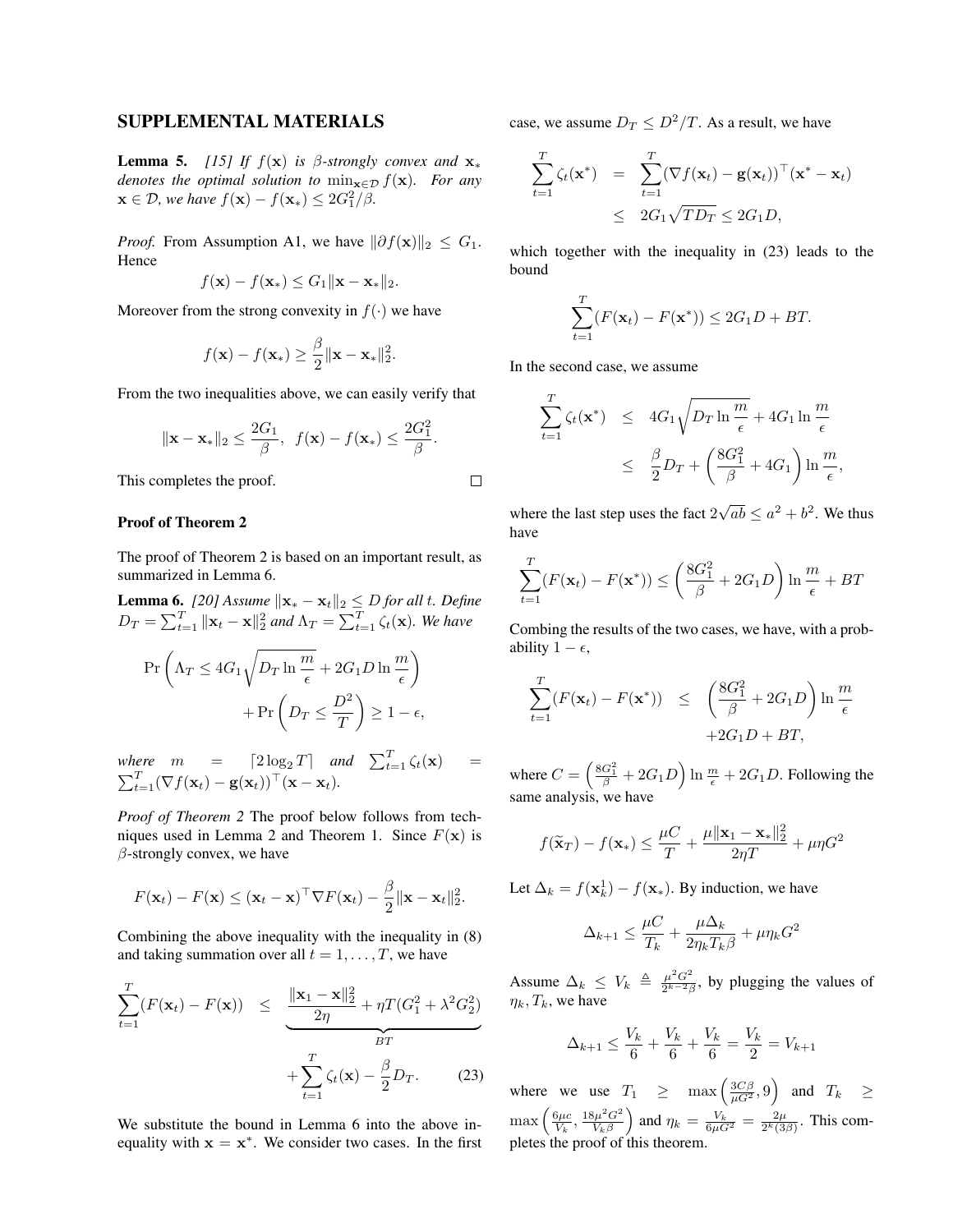#### Proof of Lemma 3

To prove Lemma 3, we derive an inequality similar to Eq. (8); the rest proof of Lemma 3 is similar to that of Lemma 2.

**Corollary 1.** *Given a β-strongly convex function*  $\hat{f}(\mathbf{x}) =$  $f(\mathbf{x}) + g(\mathbf{x})$ *, and a sequence*  $\{\mathbf{x}_t\}$  *defined by the update*  $\mathbf{x}_{t+1} = \min_{\mathbf{x}} \frac{1}{2} \|\mathbf{x} - (\mathbf{x}_t - \eta \mathbf{g}(\mathbf{x}_t))\|_2^2 + \eta g(\mathbf{x})$ *. Then for any* x*, we have*

$$
\sum_{t=1}^{T} [f(\mathbf{x}_t) + g(\mathbf{x}_{t+1}) - f(\mathbf{x}) - g(\mathbf{x})]
$$
\n
$$
\leq \frac{\|\mathbf{x} - \mathbf{x}_1\|_2^2}{2\eta} + \frac{\eta}{2} \sum_{t=1}^{T} \|\mathbf{g}(\mathbf{x}_t)\|_2^2 + \sum_{t=1}^{T} (\mathbf{x} - \mathbf{x}_t)^{\top} (\mathbf{g}(\mathbf{x}_t)) - \nabla f(\mathbf{x}_t)) - \frac{\beta}{2} \sum_{t=1}^{T} \|\mathbf{x} - \mathbf{x}_{t+1}\|_2^2.
$$

Corollary 1 can be proved using techniques similar to the ones in [9] but with extra care on the stochastic gradient. As a consequence we have

$$
\frac{1}{T}\mathbf{E}\left[\sum_{t=1}^{T}\hat{f}(\mathbf{x}_{t}) - \hat{f}(\mathbf{x})\right]
$$
\n
$$
\leq \frac{\mathbf{E}[\|\mathbf{x} - \mathbf{x}_{1}\|_{2}^{2}]}{2\eta T} + \eta(G_{1}^{2} + \lambda G_{2}^{2}) + \frac{g(\mathbf{x}_{1}) - g(\mathbf{x}_{T+1})}{T}
$$

### Proof of Lemma 4

The lemma is a corollary of results in [6] for general convex optimization. In particular, if we consider the stochastic composite optimization

$$
F(\mathbf{x}) = \phi(\mathbf{x}) + g(\mathbf{x})
$$

where  $q(\mathbf{x})$  is a simple function such that its proximal mapping can be easily solved and  $\phi(\mathbf{x})$  is only accessible through a stochastic oracle that returns a stochastic subgradient  $g(x)$ . To state the convergence of ORDA for general convex problems, [6] makes the following assumptions: (i)  $E[\Vert \mathbf{g}(\mathbf{x}) - \mathrm{E}\mathbf{g}(\mathbf{x}) \Vert_2^2] \le \sigma^2$  and (ii)

$$
\phi(\mathbf{y}) - \phi(\mathbf{x}) - (\mathbf{y} - \mathbf{x})^{\top} \partial \phi(\mathbf{x}) \leq M \|\mathbf{y} - \mathbf{x}\|_2
$$

When  $\|\partial \phi(\mathbf{x})\|_2 \leq G$ , the first inequality holds  $\sigma = G$  and the second inequality holds with  $M = 2G$ . Applying to the augmented objective

$$
F(\mathbf{x}) = f(\mathbf{x}) + \lambda [c(\mathbf{x})]_+ + g(\mathbf{x})
$$

We note that  $\sigma = G_1$  and  $M = 2(G_1 + \lambda G_2)$ . Follow the inequality (26) in the appendix of [6], we obtain that

$$
\mathrm{E}[F(\mathbf{x}_{T+2}) - F(\mathbf{x}_{*})] \le \frac{4\|\mathbf{x}_{1} - \mathbf{x}_{*}\|_{2}^{2}}{\eta\sqrt{T}} + \frac{2\eta(\sigma + M)^{2}}{\sqrt{T}}
$$

by using the Euclidean distance  $V(\mathbf{x}, \mathbf{y}) = \frac{1}{2} ||\mathbf{x} - \mathbf{y}||_2^2$  and their notation  $\tau = 1$ , and noting that  $\eta$  is the inverse of their notation c. Then the second inequality is Lemma 4 can be proved similarly as for Lemma 2.

#### Proof of Theorem 3

*Proof.* Recall  $\mu = \rho/(\rho - G_1/\lambda)$  and  $G = 3G_1 + 2\lambda G_2$ . Let  $V_k = (\mu^2 G^2) / (2^{k-2}\beta)$ . By the values of  $\eta_k$  and  $T_k$ we have

$$
T_k = 2^{k+3} = \frac{32\mu^2 G^2}{V_k \beta}, \eta_k = \frac{\mu}{2^{(k-1)/2} \beta} = \frac{V_k \sqrt{T_k}}{8\mu G^2}.
$$

 $\int_{0}^{\top} (\mathbf{g}(\mathbf{x}_t)) \mathbf{f}(\mathbf{x}_t) - \hat{f}(\mathbf{x}_t) - \hat{f}(\mathbf{x}_t))$ . We first prove the inequality

$$
\mathrm{E}[\Delta_k] \leq V_k
$$

by induction. It is true for  $k = 1$  because of Lemma 5,  $\mu > 1$  and  $G^2 > G_1^2$ . Now assume it is true for k and we prove it for  $k+1$ . For a random variable X measurable with respect to the randomness up to epoch  $k + 1$ . Let  $E_k[X]$ denote the expectation conditioned on all the randomness up to epoch  $k$ . Following Lemma 2, we have

$$
\mathcal{E}_k[\Delta_{k+1}] \le \mu \left[ \frac{2\eta_k G^2}{\sqrt{T_k}} + \frac{\mathcal{E}[4\|\mathbf{x}_1^k - \mathbf{x}_*\|_2^2]}{\eta_k \sqrt{T_k}} \right] \tag{24}
$$

Since  $\Delta_k = f(\mathbf{x}_1^k) - f(\mathbf{x}_*) \ge \beta \|\mathbf{x}_1^k - \mathbf{x}_*\|_2^2/2$  by the strong convexity, we have

$$
E[\Delta_{k+1}] \leq \mu \left[ \frac{2\eta_k G^2}{\sqrt{T_k}} + \frac{E[8\Delta_k]}{\eta_k \sqrt{T_k} \beta} \right]
$$
  
= 
$$
\frac{2\eta_k \mu G^2}{\sqrt{T_k}} + \frac{V_k \mu}{\eta_k \sqrt{T_k} \beta} = \frac{V_k}{4} + \frac{V_k}{4} = \frac{V_k}{2}
$$

where we use the fact  $\eta_k/\sqrt{T_k} = V_k/(8\mu G^2)$  and  $T_k =$  $32\mu^2 G^2/(V_k \beta)$ . Thus, we get

$$
E[f(\mathbf{x}_1^{k^{\dagger}+1})] - f(\mathbf{x}_*) = E[\Delta_{k^{\dagger}+1}] \le V_{k^{\dagger}+1} = \frac{\mu^2 G^2}{2^{k^{\dagger}-1}\beta}
$$

Note that the total number of epochs satisfies

$$
\sum_{k=1}^{k^{\dagger}} (T_k + 1) = 16(2^{k^{\dagger}} - 1) + k^{\dagger} \le T
$$

By some reformulations, we complete the proof of this theorem.  $\Box$ 

#### Proof of Lemma 6

The proof of Lemma 6 is based on *the Bernstein Inequality for Martingales* [4]. We present its main result below for completeness.